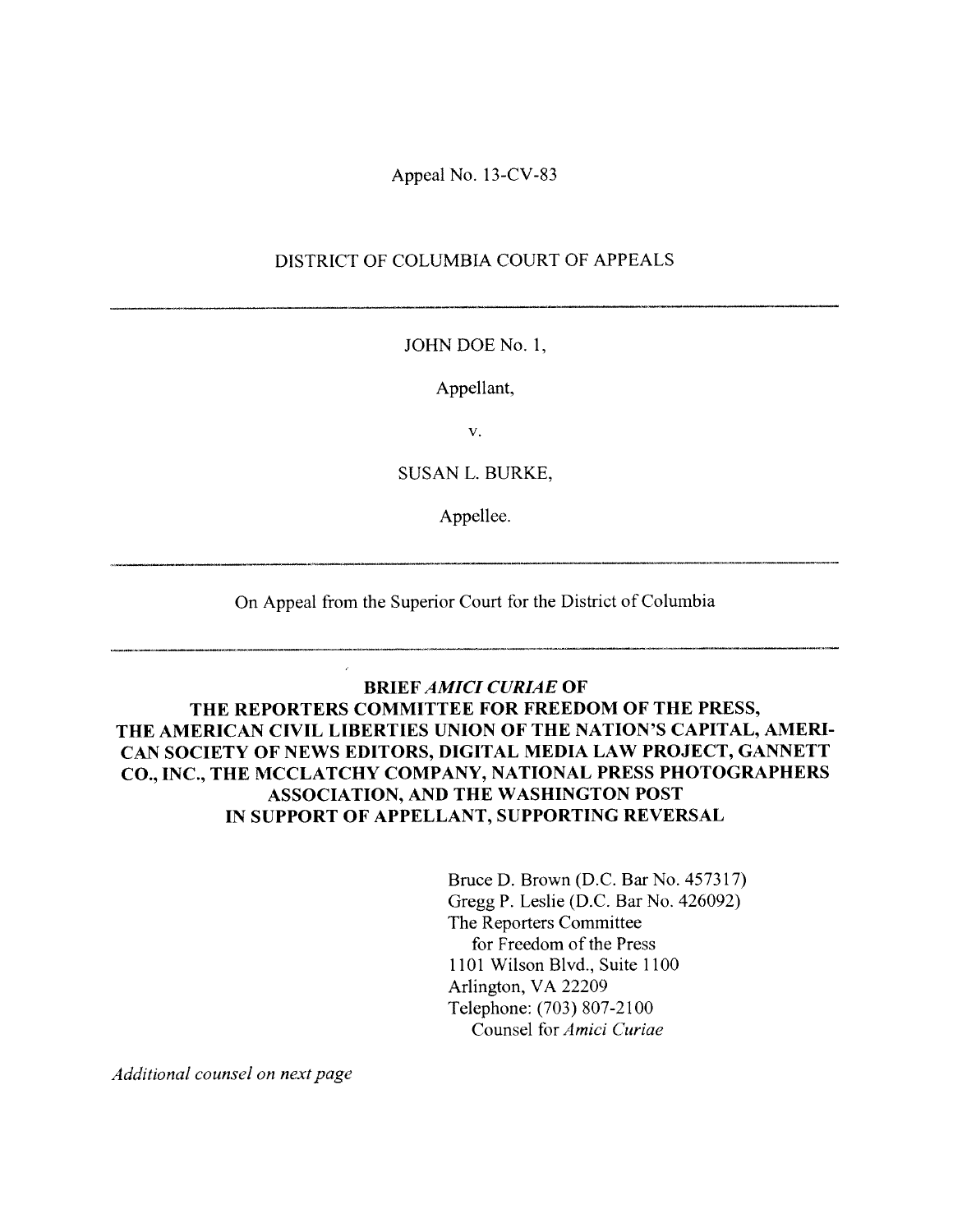#### Of counsel:

Arthur B. Spitzer American Civil Liberties Union of the Na tion's Capital 4301 Connecticut Avenue. N.W., Suite 434 Washington. D.C. 20008 Tel. 202-457-0800 Fax 202-457-0805 artspitzer@aclu-nca.org

Kevin M. Goldberg Fletcher, Heald & Hildreth, PLC 1300 N. 17th St., 11th Floor Arlington, VA 22209 Counsel for American Society of News Editors

Jeffrey P. Hermes Digital Media Law Project Berkman Center for Internet & Society 23 Everett St., 2nd Floor Cambridge, MA 02138

Barbara \V. Wall Vice President/Senior Associate General Counsel Gannett Co., Inc. 7950 Jones Branch Drive McLean. VA 22107

Karole Morgan-Prager Juan Cornejo The McClatchy Company 2100 Q Street Sacramento, CA 95816

Mickey H. Osterreicher 1100 M&T Center, <sup>3</sup> Fountain Plaza, Buffalo, NY 14203 Counsel for National Press Photographers Association

John B. Kennedy Kalea S. Clark The Washington Post 1150 15th Street. N.W. Washington, D.C. 20071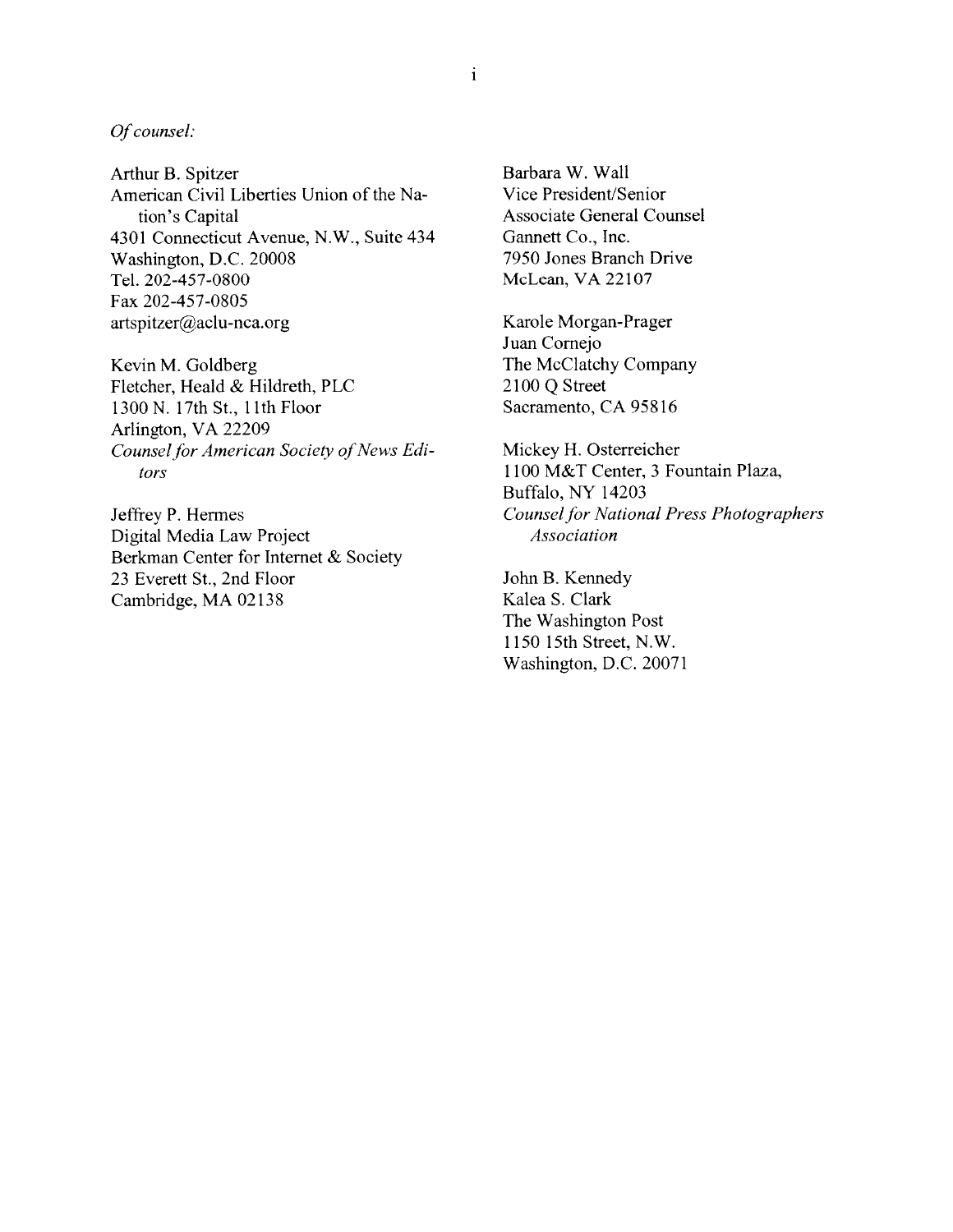# TABLE OF CONTENTS

| $\mathbf{I}$ . |                 | This court has jurisdiction to hear an interlocutory appeal of a denied claim                                                                                     |
|----------------|-----------------|-------------------------------------------------------------------------------------------------------------------------------------------------------------------|
|                | A.              | The important constitutional role appellate courts play in reviewing<br>defamation cases and the frequency with which decisions against                           |
|                | <b>B.</b>       | Appellate review of the denial of a special motion to quash requires the same<br>interlocutory procedures as appellate review of the denial of a special motion   |
| II.            |                 | This court should clarify the "public figure" and "commercial interest" provisions                                                                                |
|                | A.              | Individuals who thrust themselves into public controversies, and therefore<br>have the ability to influence the discussion and correct allegedly defamatory       |
|                | <b>B.</b>       | The "commercial interest" exception in the D.C. anti-SLAPP statute does<br>not deny protection to speech on the basis that the speaker was paid or                |
|                | $\mathcal{C}$ . | The context of an article, including links to content on the Internet, must be<br>considered in determining whether a claim is likely to succeed on the merits 14 |
|                |                 |                                                                                                                                                                   |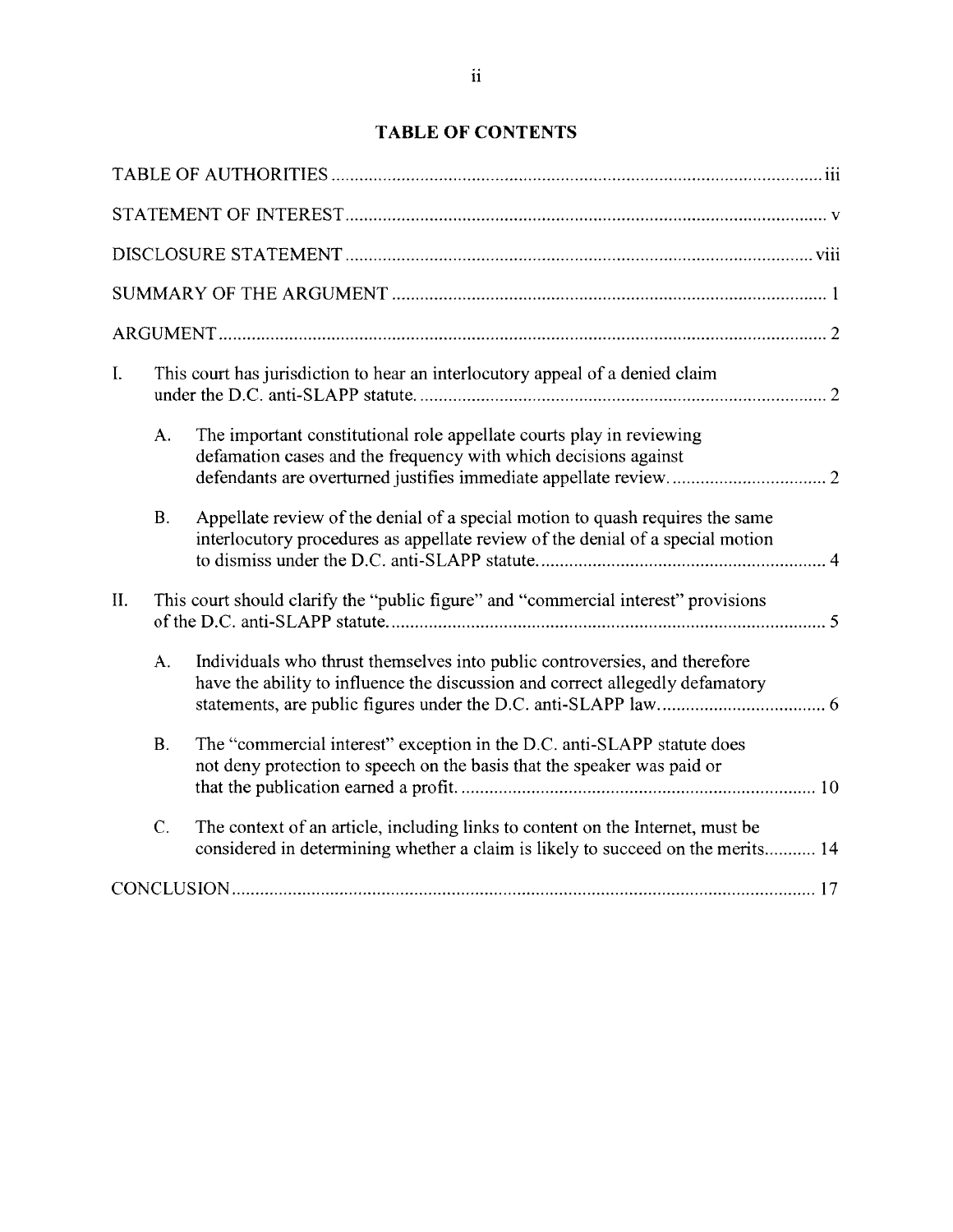# TABLE OF AUTHORITIES

# Cases

| Abbas v. Foreign Policy Grp., LLC, No. 12–1565, 2013 U.S. Dist.                         |
|-----------------------------------------------------------------------------------------|
| Boley v. Atlantic Monthly Grp., No. 13-89, 2013 U.S. Dist. LEXIS 88494                  |
|                                                                                         |
|                                                                                         |
|                                                                                         |
|                                                                                         |
|                                                                                         |
|                                                                                         |
|                                                                                         |
|                                                                                         |
|                                                                                         |
| Mann v. Nat'l Review, Inc., 2013 D.C. Super. LEXIS 7 (D.C. Super. Ct. 2013) 5           |
|                                                                                         |
|                                                                                         |
| Newspaper Holdings, Inc., v. Crazy Hotel Assisted Living, Ltd., 2013 Tex. App.          |
| Pittsburgh Press Co. v. Pittsburgh Com. on Human Relations, 413 U.S. 376 (1973)  11, 14 |
|                                                                                         |
|                                                                                         |
|                                                                                         |
| Virginia State Bd. of Pharmacy v. Virginia Citizens Consumer Council,                   |
| Waldbaum v. Fairchild Publ'ns, 201 U.S. App. D.C. 301, 627 F.2d 1287 (1980) 7           |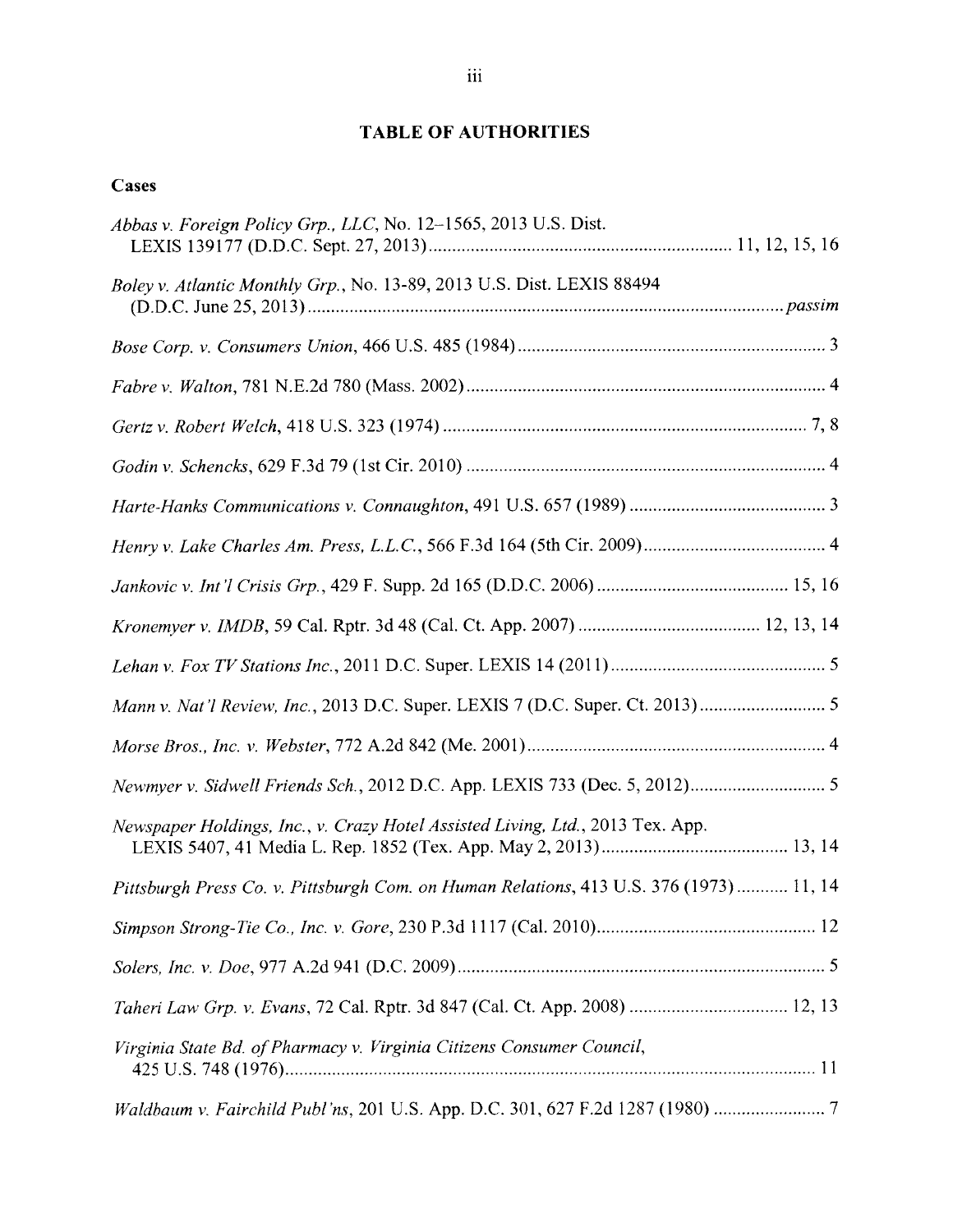| - 1 |   |
|-----|---|
|     |   |
|     | I |
|     |   |
|     | w |
|     |   |

| <b>Statutes</b> |
|-----------------|
|-----------------|

| <b>Other Authorities</b>                                                                                                                                                                                                                             |
|------------------------------------------------------------------------------------------------------------------------------------------------------------------------------------------------------------------------------------------------------|
| Brief Amicus Curiae of the American Civil Liberties Union of the Nation's Capital<br>(attaching Brief of Amici Curiae Public Citizen, Inc. and the American Civil<br>Liberties Union of the Nation's Capital in Support of Neither Party, Sherrod v. |
| Charlie Savage, Judge Drops Charges from Blackwater Deaths in Iraq, N.Y. Times,                                                                                                                                                                      |
|                                                                                                                                                                                                                                                      |
| MLRC 2012 Report on Trials and Damages, Media L. Resource Center, Feb. 2012  3                                                                                                                                                                       |
| Report on Bill 18-893, "Anti-SLAPP Act of 2010," Council of the District of Columbia,                                                                                                                                                                |
| Susan L. Burke, Wikipedia, http://en.wikipedia.org/wiki/Susan_L._Burke                                                                                                                                                                               |
| User talk:CapBasics359, Wikipedia, http://en.wikipedia.org/wiki/User_talk:CapBasics359                                                                                                                                                               |
| User talk:Susanburkelawyer, Wikipedia, http://en.wikipedia.org/wiki/User_talk:Susanburke                                                                                                                                                             |
| Wikipedia: Biographies of Living Persons,<br>http://en.wikipedia.org/wiki/Wikipedia:Biographies_of_living_persons#                                                                                                                                   |
| <b>Rules</b>                                                                                                                                                                                                                                         |
|                                                                                                                                                                                                                                                      |
|                                                                                                                                                                                                                                                      |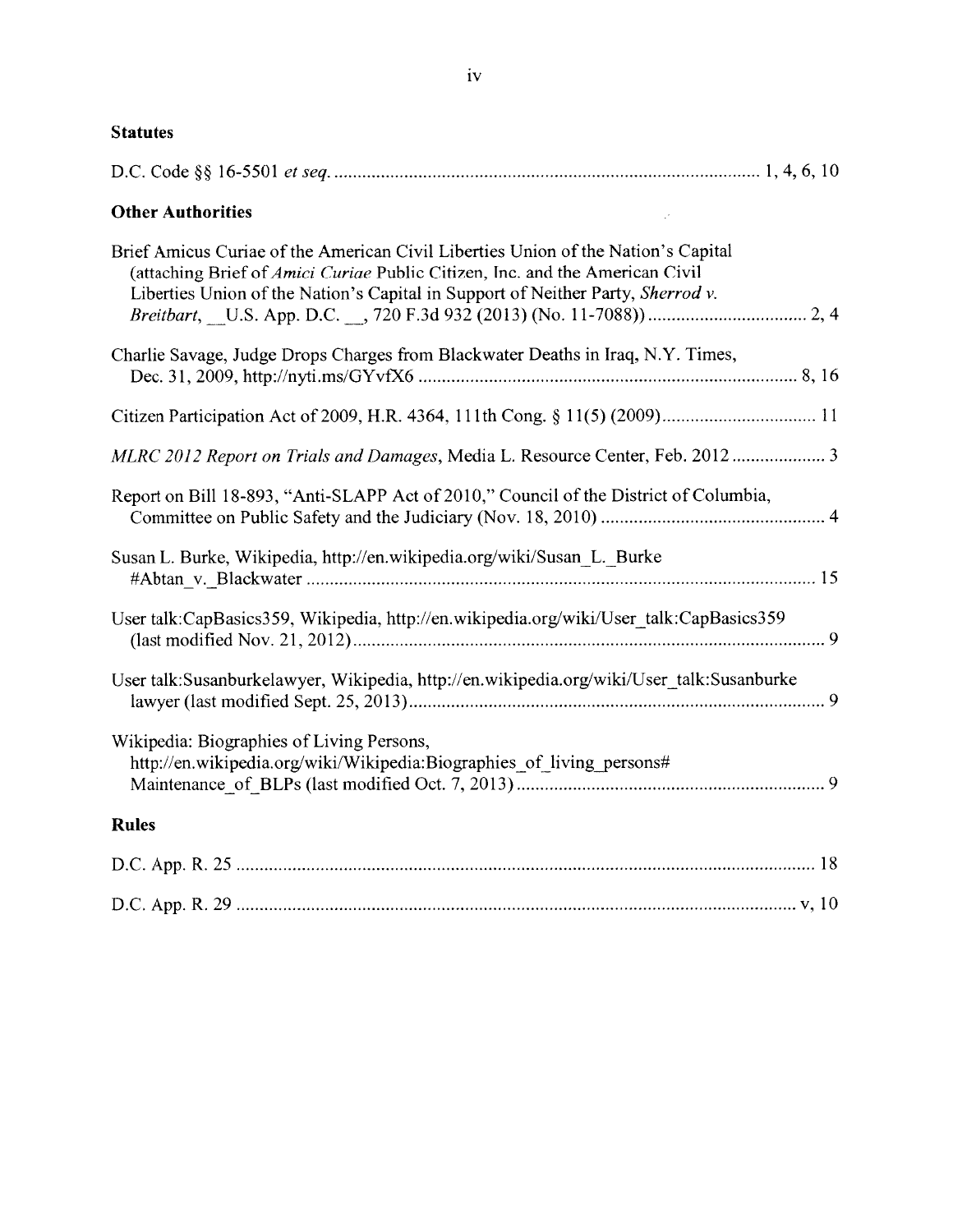#### STATEMENT OF INTEREST

Pursuant to D.C. App. R. 29. the Reporters Committee for Freedom of the Press, through undersigned counsel, respectfully submit this brief as amicus curiae in support of appellant John Doe No. 1. Pursuant to D.C. App. R. 29 (a), this brief is filed with the consent of both parties.

Amici are journalism and civil rights organizations that represent the interests of reporters and other speakers who are protected under the anti-SLAPP statute. The input of amici may be valuable to this Court because of their experience analyzing legal issues that touch on First Amendment rights, and because of their direct interests in protecting freedom of speech interests.

The Reporters Committee for Freedom of the Press is a voluntary, unincorporated associ ation of reporters and editors that works to defend the First Amendment rights and freedom of information interests of the news media. The Reporters Committee has provided representation. guidance and research in First Amendment and Freedom of Information Act litigation since 1970.

The American Civil Liberties Union of the Nation's Capital ("ACLU") is a non-profit membership organization devoted to the protection of civil liberties and civil rights for the peo ple of the District of Columbia, including especially the right to speak freely on matters of public interest. The ACLU was actively involved in the legislative process leading to the enactment of the D.C. Anti-SLAPP Act, because our experience with SLAPP suits in the District of Columbia and around the nation leads us to believes that such statutes are essential to protecting the ability of ordinary citizens to participate in public debate on matters of public concern, as the financial and psychological burden of defending even non-meritorious lawsuits targeting such speech often causes citizens to withdraw from the debate and deters others from ever participating.

 $\overline{\mathbf{V}}$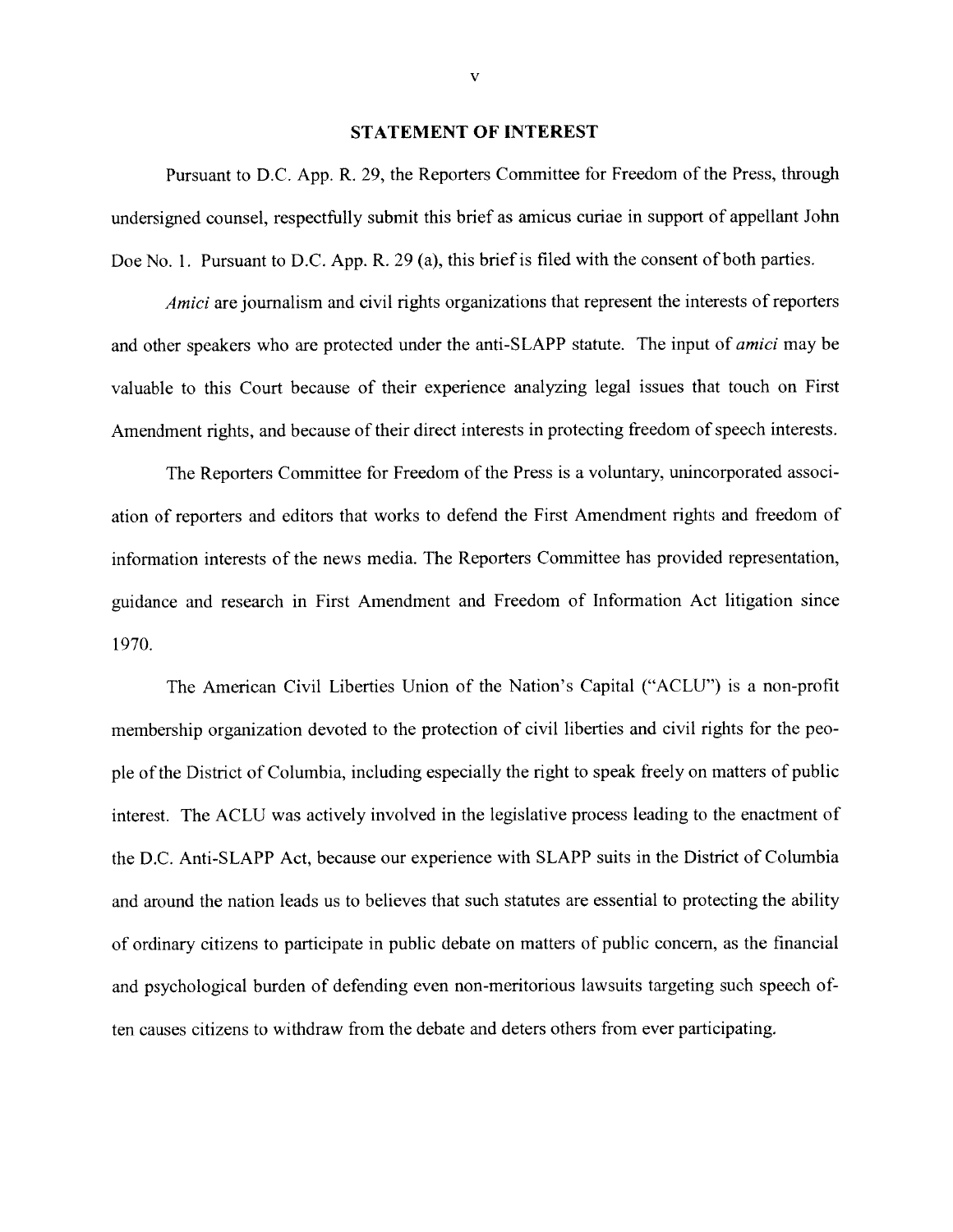With some <sup>500</sup> members. American Society of News Editors ("ASNE") is an organiza tion that includes directing editors of daily newspapers throughout the Americas. ASNE changed its name in April <sup>2009</sup> to American Society of News Editors and approve<sup>d</sup> broadening its mem bership to editors of online news providers and academic leaders. Founded in <sup>1922</sup> as American Society of Newspaper Editors. ASNE is active in <sup>a</sup> number of areas of interest to top editors with priorities on improving freedom of information, diversity, readership and the credibility of news papers.

Digital Media Law Project ("DMLP") provides legal assistance, education and resources for individuals and organizations involved in online and citizen media. DMLP is jointly affiliated with Harvard University's Berkman Center for Internet & Society, <sup>a</sup> research center founded to explore cyberspace, share in its study and help <sup>p</sup>ioneer its development, and the Center for Citi zen Media, an initiative to enhance and expand grassroots media.

Gannett Co., Inc. is an international news and information company that publishes <sup>82</sup> dai ly newspapers in the United States, including USA TODAY, as well as hundreds of non-daily publications. In broadcasting, the company operates <sup>23</sup> television stations in the U.S. with <sup>a</sup> market reach of more than 21 million households. Each of Gannett's daily newspapers and TV stations operates Internet sites offering news and advertising that is customized for the market served and integrated with its publishing or broadcasting operations.

The McClatchy Company, through its affiliates, is the third-largest newspaper publisher in the United States with 30 daily newspapers and related websites as well as numerous community newspapers and niche publications.

The National Press Photographers Association ("NPPA") is <sup>a</sup> 501(c)(6) non-profit organ ization dedicated to the advancement of visual journalism in its creation, editing and distribution.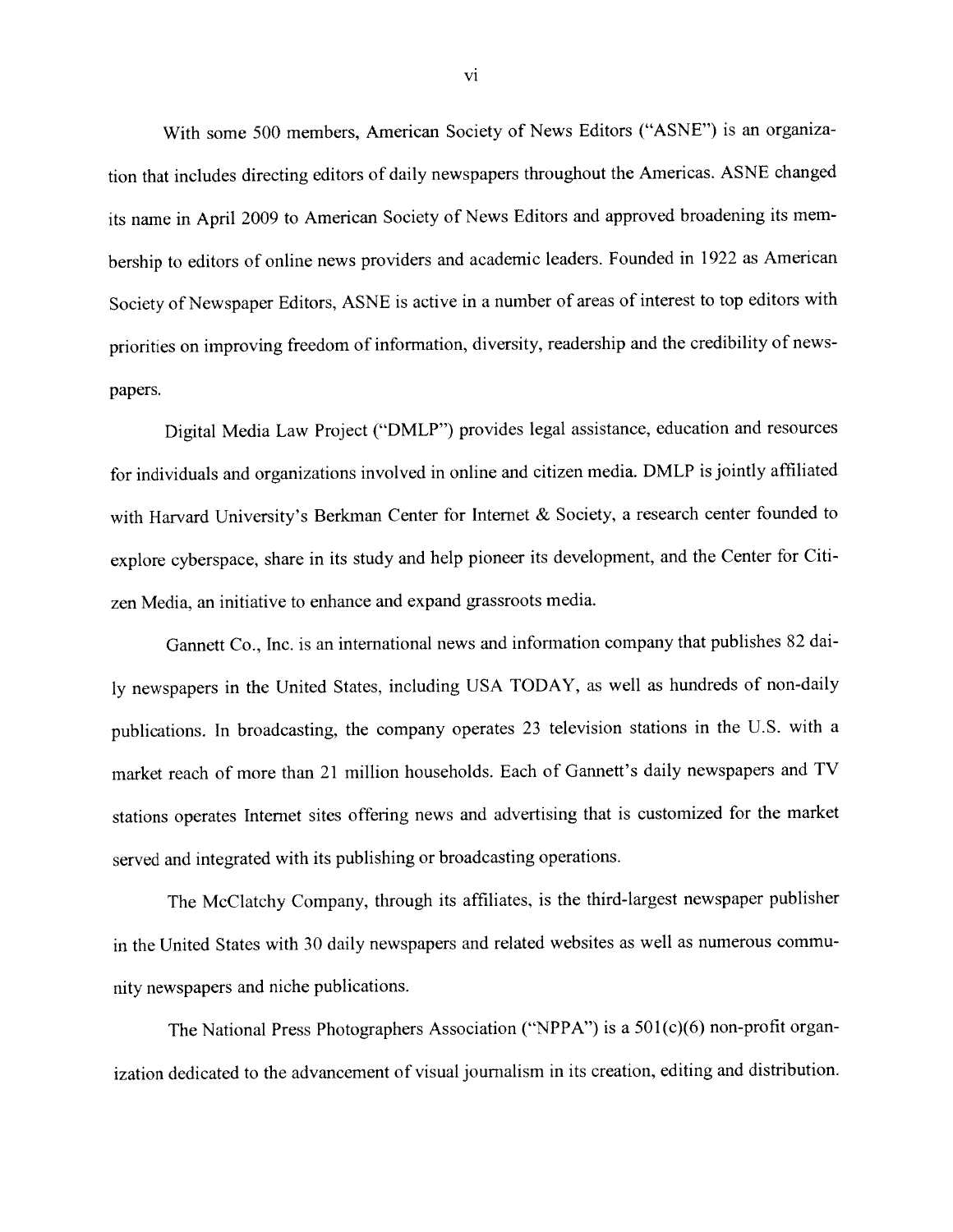NPPA's approximately 7.000 members include television and still <sup>p</sup>hotographers. editors, stu dents and representatives of businesses that serve the visual journalism industry. Since its found ing in 1946. the NPPA has vigorously promoted the constitutional rights of journalists as vell as freedom of the press in all its forms, especially as it relates to visual journalism. The submission of this brief was duly authorized by Mickey H. Osterreicher. its General Counsel.

WP Company LLC d/b/a The Washington Post is one of the nation's most prominent daily newspapers, and its website, www.washingtonpost.com. is read by an average of more than <sup>20</sup> million unique visitors per month.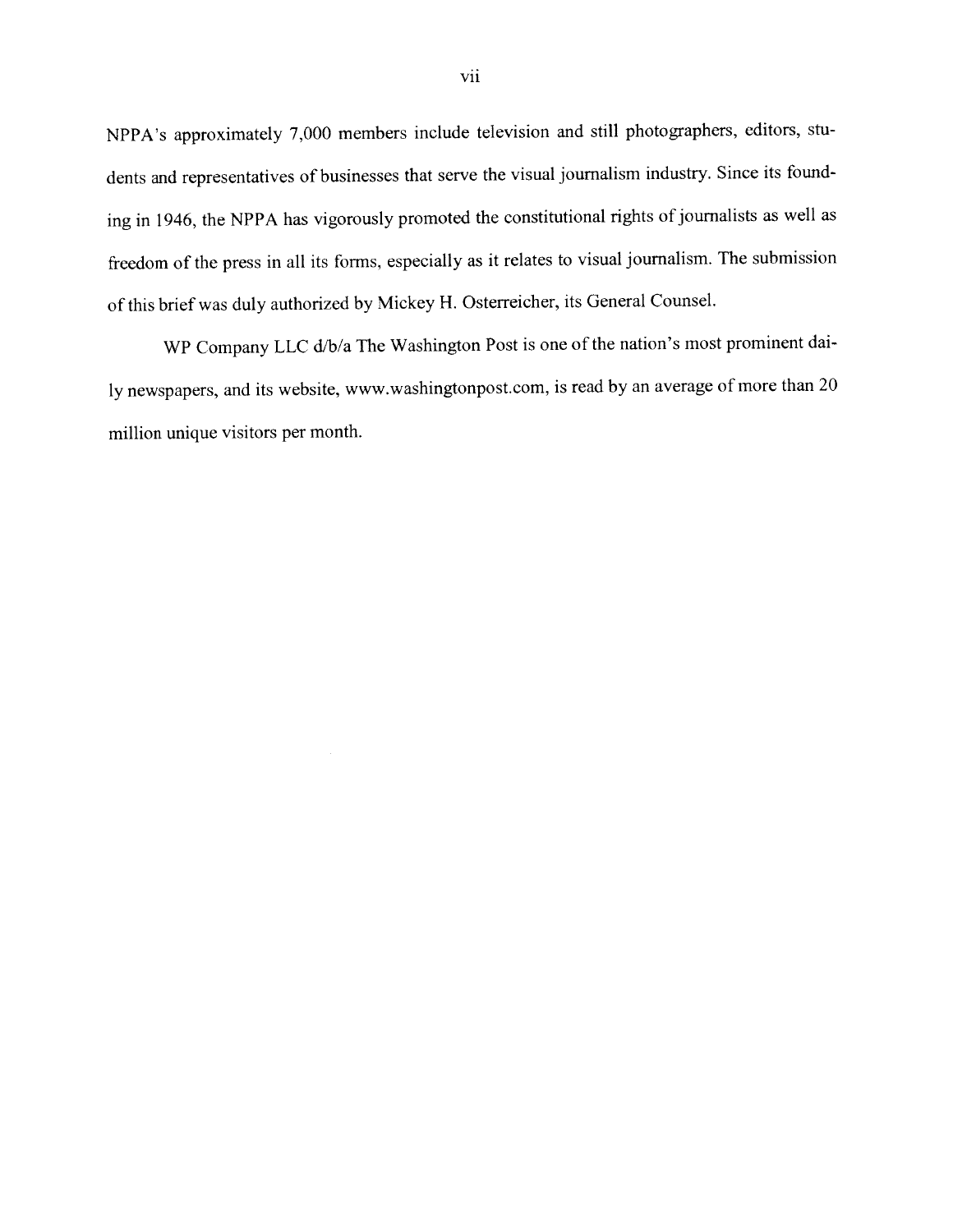#### DISCLOSURE STATEMENT

The Reporters Committee for Freedom of the Press is an unincorporated association of reporters and editors with no paren<sup>t</sup> corporation and no stock.

The American Civil Liberties Union of the Nation's Capital ("ACLU") is <sup>a</sup> non-profit membership organization with no paren<sup>t</sup> corporation and no stock.

American Society of News Editors is a private, non-stock corporation that has no parent.

Digital Media Law Project ("DMLP") is an unincorporated association based at the Berkman Center for Internet & Society at Harvard University. DMLP is not <sup>a</sup> publicly held cor poration or other publicly held entity. DMLP has no paren<sup>t</sup> corporation, and no publicly held company owns 10% or more of DMLP.

Gannett Co., Inc. is <sup>a</sup> publicly traded company and has no affiliates or subsidiaries that are publicly owned. No publicly held company holds 10% or more of its stock.

The McClatchy Company is publicly traded on the New York Stock Exchange under the ticker symbol MNI. Contrarius Investment Management Limited owns 10% or more of the common stock of The McClatchy Company.

National Press Photographers Association is <sup>a</sup> 501(c)(6) nonprofit organization with no paren<sup>t</sup> company. It issues no stock and does not own any of the party's or amicus' stock.

WP Company LLC d/b/a The Washington Post is <sup>a</sup> wholly-owned subsidiary of Nash Holdings LLC, <sup>a</sup> privately held company.

viii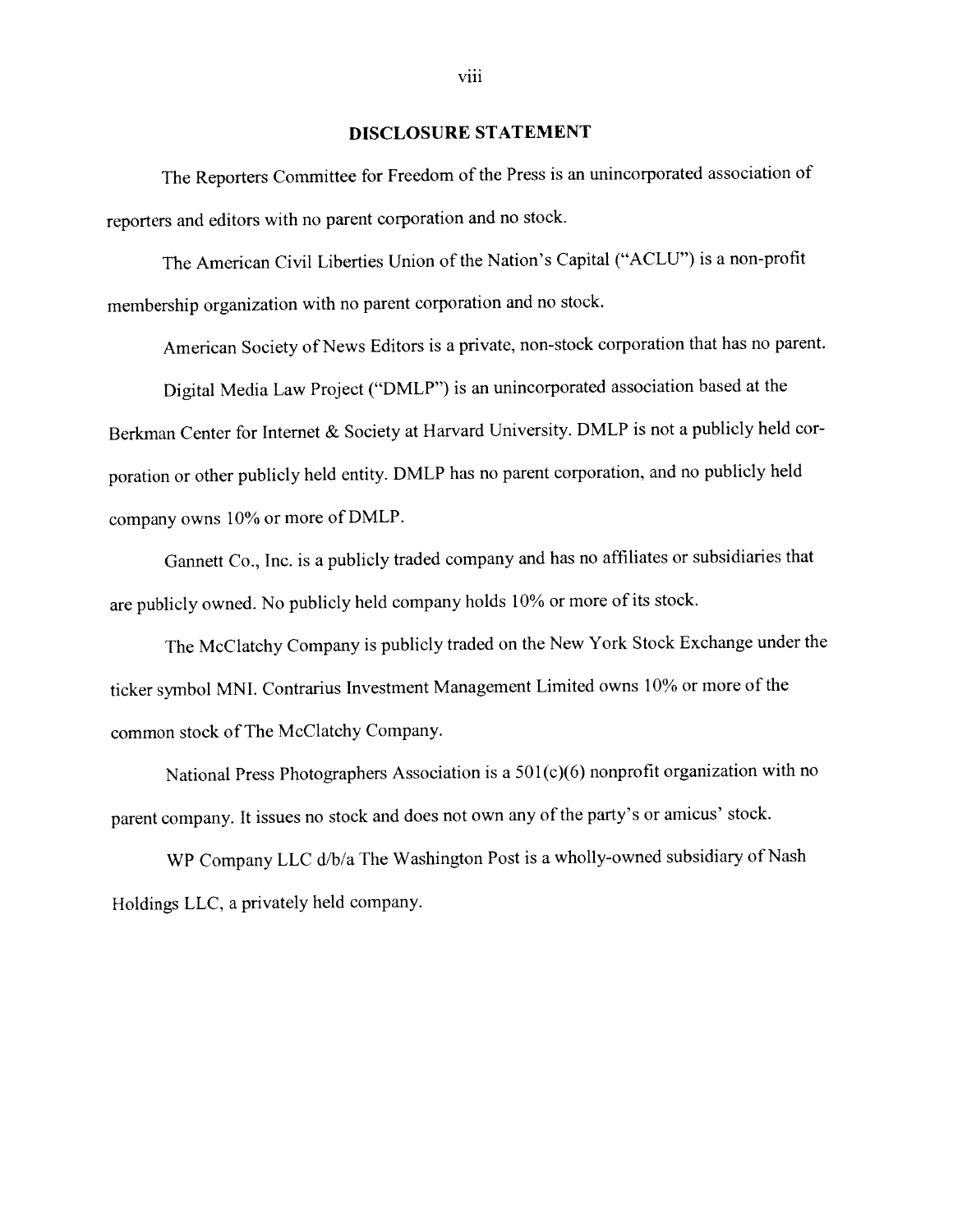#### SUMMARY OF THE ARGUMENT

The District of Columbia enacted the anti-SLAPP statute, D.C. Code §§ 16-5501 et seq., to prevent claims based on speech about matters of public interest from advancing past the initial stages of litigation unless the plaintiff can demonstrate <sup>a</sup> likelihood of success on the merits. In addition to providing for a "special motion to dismiss" lawsuits that qualify as SLAPPs, the statute also provides for <sup>a</sup> "special motion to quash" subpoenas or discovery seeking the identity of anonymous speakers. Both special motions are designed to protect free speech about issues of public interest. The Superior Court in this case dismissed Doe's special motion to quash in a single paragraph, finding that Doe failed each element of the D.C. anti-SLAPP statute but failing to explain why. Order Den. Mot. (D.C. Super. Ct. Jan. 30, 2013). The Superior Court's conclu sory decision undermines the purpose of the statute and should be reversed.

This brief addresses issues relating both to jurisdiction and to the merits of this case, and it highlights a few elements of the statute that require further clarification, given the Superior Court's ruling below.

First, this brief argues that this court has jurisdiction to hear an appeal of the denial of <sup>a</sup> special motion to quash under the D.C. anti-SLAPP statute. Appellate courts have been tasked with independent review in defamation cases, and rulings against defendants are frequently overturned. Therefore, it is imperative that non-meritorious defamation cases on matters of public interest can be brought before appellate courts expediently, before they burden speakers with unnecessary litigation. Furthermore, while the importance of an appeal of the denial of a special motion to dismiss under the D.C. anti-SLAPP statute has been well argued, see Brief Amicus Curiae of the American Civil Liberties Union of the Nation's Capital (attaching Brief of Amici Curiae Public Citizen, Inc. and the American Civil Liberties Union of the Nation's Capital in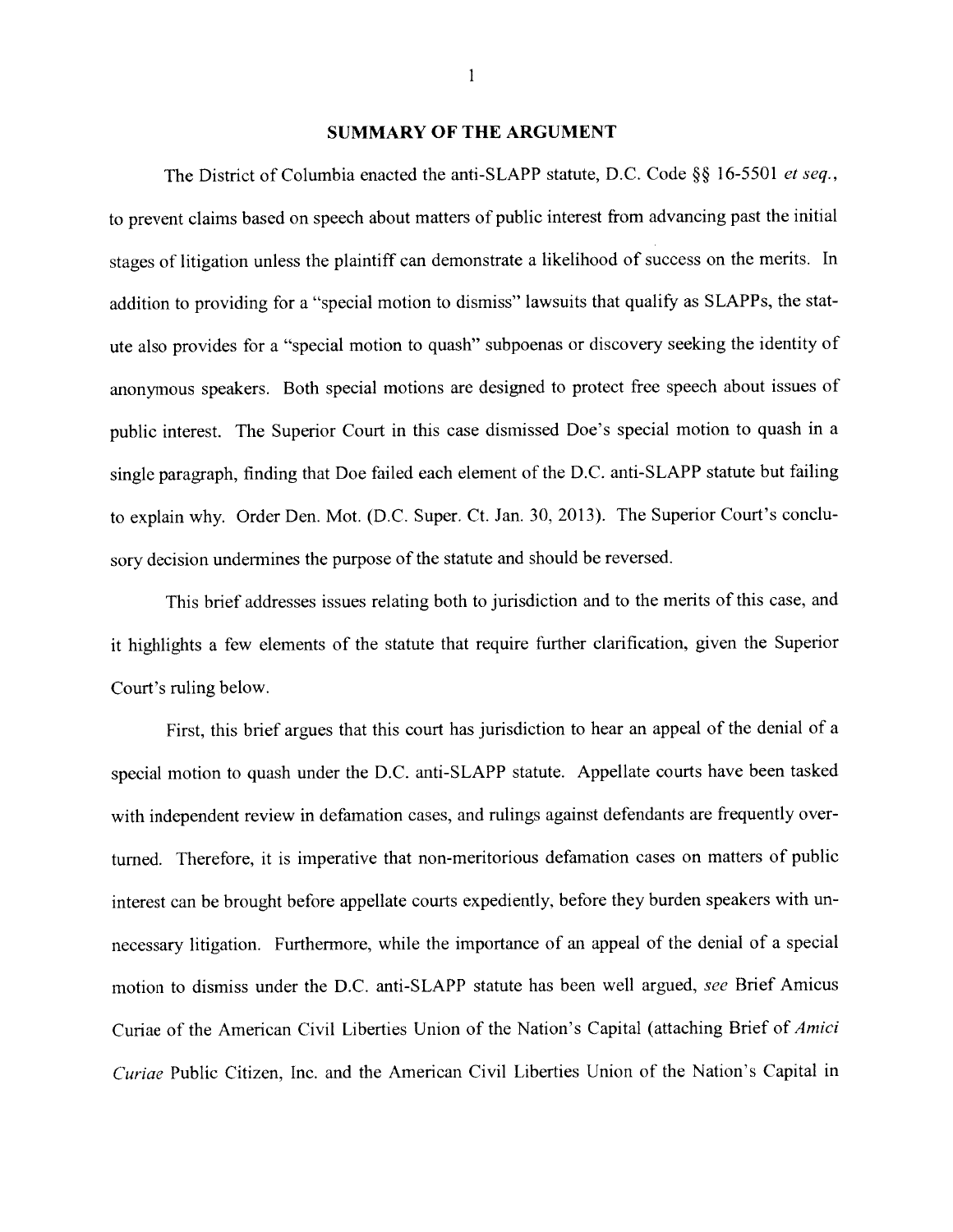Support of Neither Party, Sherrod v. Breitbart, U.S. App. D.C. 3720 F.3d 932 (2013) (No. <sup>1</sup> 1-7088)). this brief specifically addresses the importance of hearing an immediate appea<sup>l</sup> of the denial of <sup>a</sup> special motion to quash, which is equally important <sup>g</sup>iven the irreparable injury that will result from denial of <sup>a</sup> special motion to quash.

Second. this brief urges this court to clarify elements of the "public interest" and "likeli hood of success" requirements in the anti-SLAPP statute that were improperly decided in the Su perior Court. Individuals who thrust themselves into <sup>a</sup> public controversy are limited-purpose public figures for purposes of that controversy, and the court should consider the controversy as <sup>a</sup> whole when making that determination. Furthermore, the commercial interest exception was not meant to exclude paid speakers from protection under the anti-SLAPP statute. Finally, when considering the <sup>p</sup>laintiff's likelihood of success on the merits, the court should consider the con text of the allegedly defamatory statements, including hyperlinks leading to outside sources.

#### ARGUMENT

# I. This court has jurisdiction to hear an interlocutory appea<sup>l</sup> of <sup>a</sup> denied claim under the D.C. anti-SLAPP statute.

Earlier briefing in this appea<sup>l</sup> addressed the issue of this court's jurisdiction to hear an immediate appea<sup>l</sup> of an order denying <sup>a</sup> motion to dismiss under the D.C. anti-SLAPP statute. However, there are other interests supporting interlocutory appeals in SLAPP cases that warrant this court's attention, including the frequency with which defamation decisions are overturned and the important interests served by <sup>a</sup> special motion to quash.

### A. The important constitutional role appellate courts <sup>p</sup>lay in reviewing defama tion cases and the frequency with which decisions against defendants are overturned justifies immediate appellate review.

At its heart, this case is about getting an action before an appellate court promptly. so that the purpose of an anti-SLAPP motion – avoidance of litigation over non-meritorious claims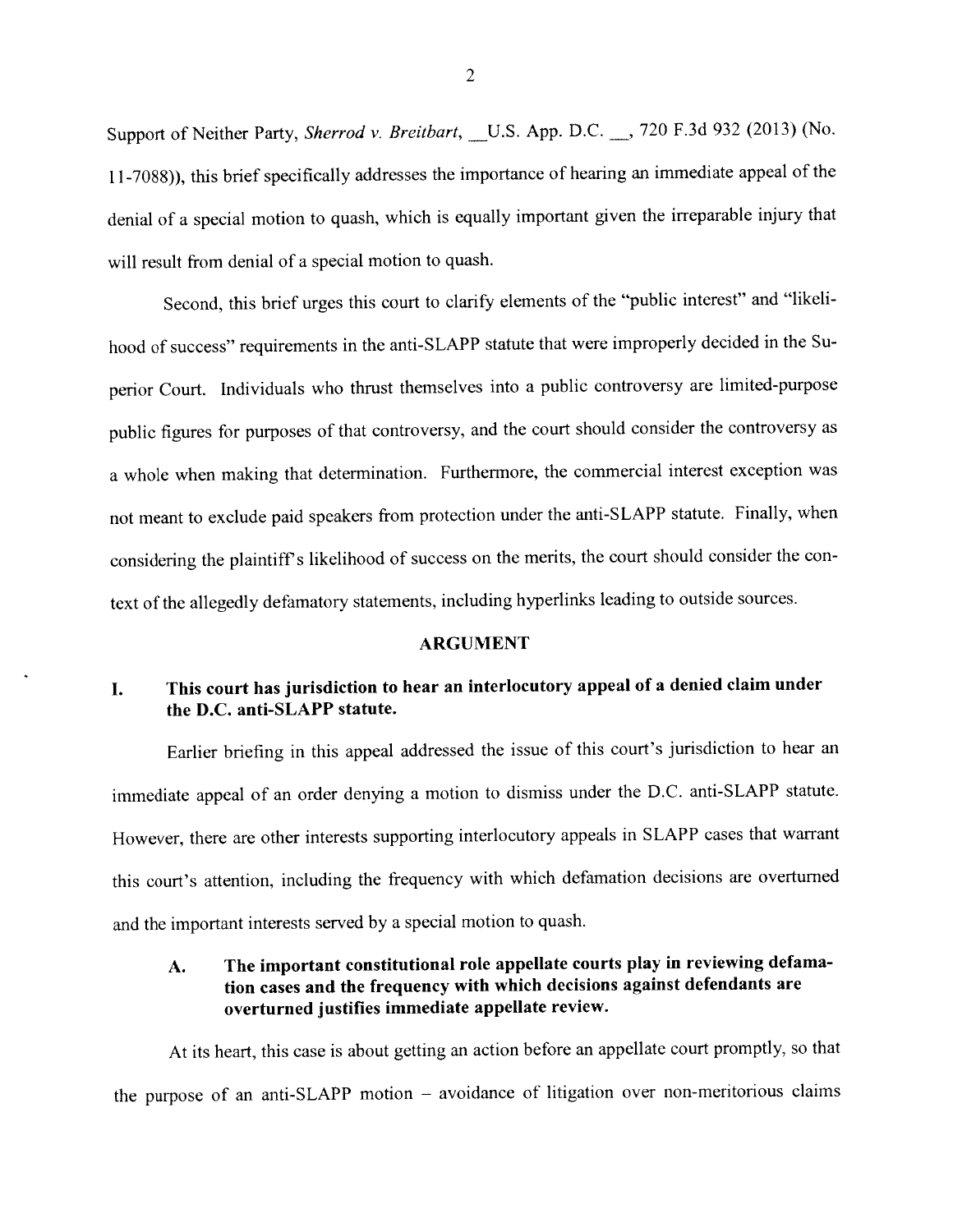about speec<sup>h</sup> on issues of public interest — is not frustrated. Such appellate review has even greater import in light of the role appellate courts often <sup>p</sup>lay in recognizing First Amendment rights, and supports the interest in allowing interlocutory appeals.

The importance of searching appellate review in defamation cases has long been estab lished. See Harte-Hanks Communications v. Connaughton, 491 U.S. 657, 685-86 (1989); Bose Corp. v. Consumers Union, 466 U.S. 485, 505 (1984). Because of "[o]ur profound national commitment to the free exchange of ideas," Connaughton. supra. <sup>491</sup> U.S. at 686, and the Court's fear that "decisions by triers of fact may inhibit the expression of protected ideas," Bose Corp., supra, 466 U.S. at 505, the Supreme Court has held that appellate judges must independently review trial court findings of defamation, Bose Corp., supra, <sup>466</sup> U.S. at 505.

The question whether the evidence in the record in <sup>a</sup> defamation case is of the convincing clarity required to strip the utterance of First Amendment protection is not merely <sup>a</sup> question for the trier of fact. Judges, as expositors of the Constitu tion, must independently decide whether the evidence in the record is sufficient to cross the constitutional threshold .

#### Bose corp., supra, <sup>466</sup> U.S. at 511.

This heightened appellate review has had <sup>a</sup> significant impact on the number of defama tion decisions overturned or modified. Between 1980 and 2011, defamation <sup>p</sup>laintiffs won 58.7 percen<sup>t</sup> of their cases at trial, but defendants who appealed were able to reverse or modify nearly 70 percent of those decisions. See MLRC 2012 Report on Trials and Damages, Media L. Resource Center, Feb. 2012, at <sup>36</sup> tbl.l, <sup>74</sup> tbl.l2A (reporting that <sup>145</sup> out of <sup>215</sup> cases that were appealed. or 67.4 percent. were reversed or modified).

This case presents a perfect example of the need for prompt appellate review. The Superior Court's denial of Doe's motion to quash is precisely the type of First Amendment abridgement from which appellate courts are meant to protect speakers.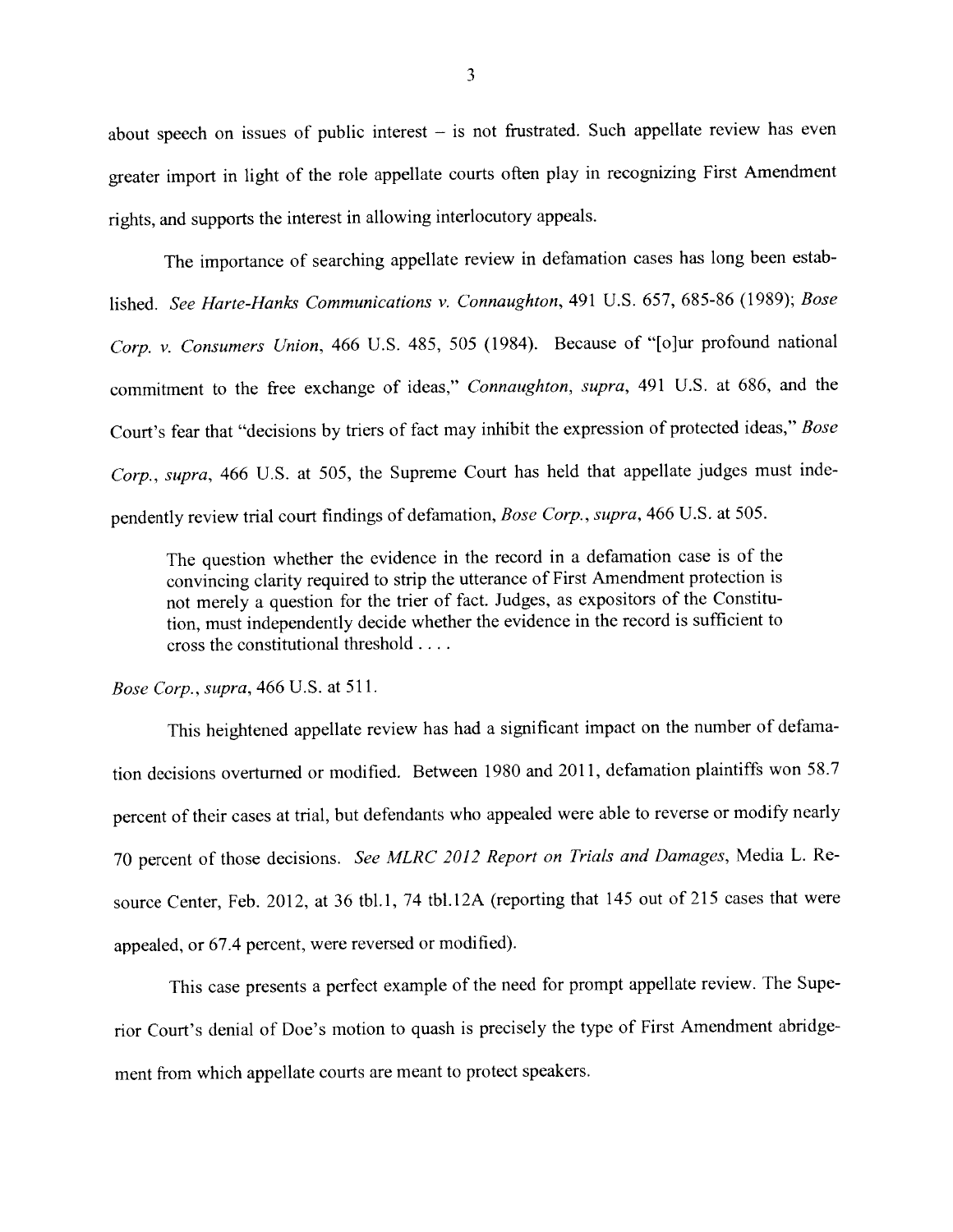The statute was enacted so that defendants in cases involving speec<sup>h</sup> on issues of public interest could quickly have meritless claims dismissed before litigation costs became too burden some, acting as a punishment in itself. Report on Bill 18-893, "Anti-SLAPP Act of 2010," Council of the District of Columbia, Committee on Public Safety and the Judiciary (Nov. 18, 2010). at <sup>4</sup> ("Committee Report"). Given that nearly <sup>70</sup> percen<sup>t</sup> of defamation decisions that de fendants appeal are overturned or reversed, see MLRC 2012 Report on Trials and Damages, supra, it is imperative to permit immediate appellate review of denials of anti-SLAPP motions. It is not only burdensome on the parties but <sup>a</sup> waste of the court's limited time and resources to al low a defamation claim to linger in a lengthy and costly litigation that ultimately leads to an appeals process it is not likely to survive.

### B. Appellate review of the denial of <sup>a</sup> special motion to quas<sup>h</sup> requires the same interlocutory procedures as appellate review of the denial of <sup>a</sup> special motion to dismiss under the D.C. anti-SLAPP statute.

The importance of allowing immediate appeals of orders denying anti-SLAPP motions has been recognized by several federal circuit and state high courts. See Godin v. Schencks, 629 F.3d 79, <sup>84</sup> (1st Cir. 2010); Henry v. Lake charles Am. Press, L.L.C., <sup>566</sup> F.3d 164, <sup>178</sup> (5th Cir. 2009); Morse Bros., Inc. v. Webster, <sup>772</sup> A,2d 842, <sup>848</sup> (Me. 2001); Fabre v. Walton, <sup>781</sup> N.E.2d 780, <sup>784</sup> (Mass. 2002). Each of these courts recognized that the anti-SLAPP statute con veyed a right – avoiding the costs and harassment associated with discovery in meritless suits – that would he lost if the denial of an anti-SLAPP motion were not immediately appealable.

The D.C. anti-SLAPP statute creates both "special motions to dismiss" and "special mo tions to quash." See D.C. Code §§ 16-5502, -03. The importance of an interlocutory appeal in relation to motions to dismiss has already been argue<sup>d</sup> in an amicus brief filed in this case. See Brief Amicus Curiae of the American Civil Liberties Union of the Nation's Capital, supra. But

4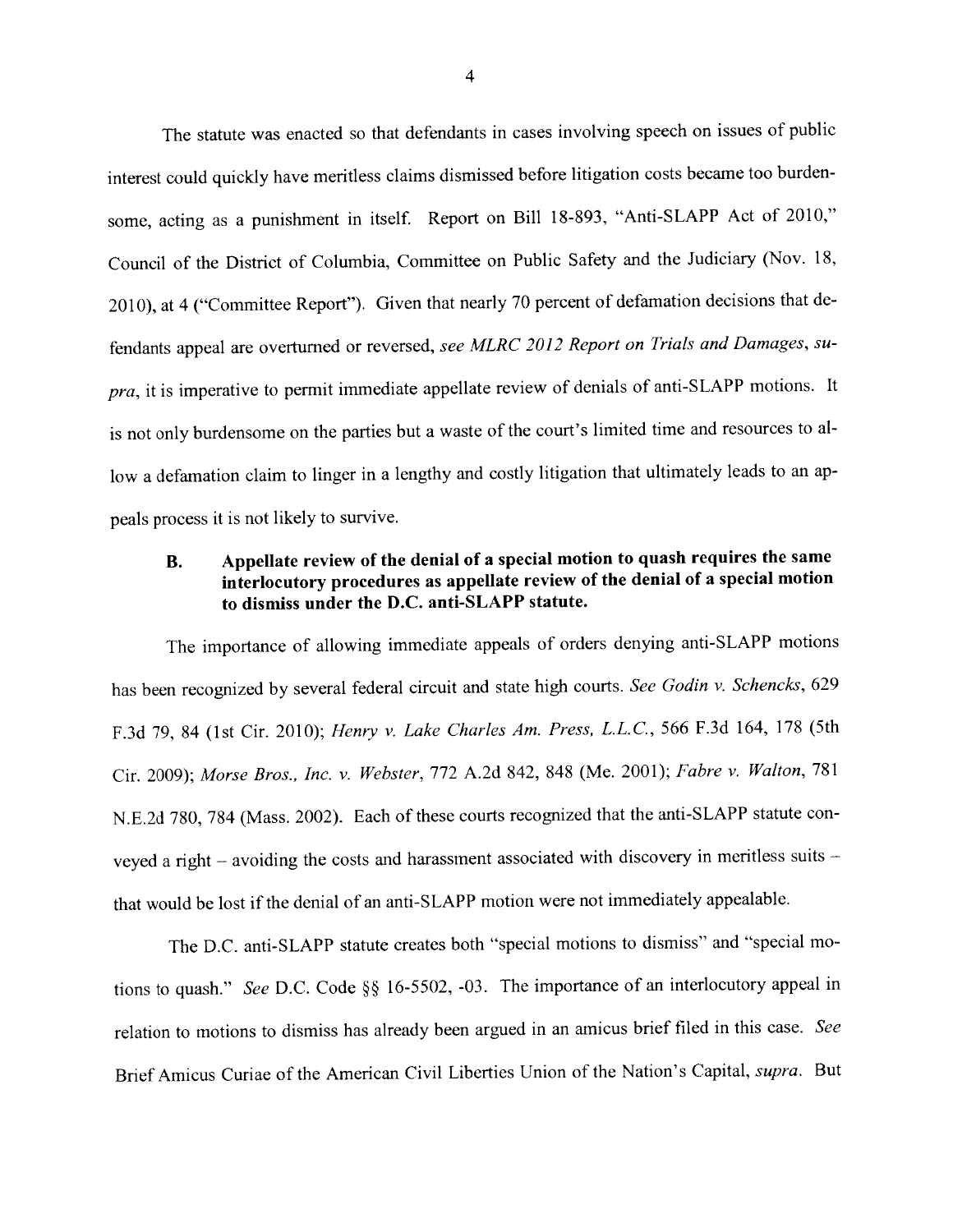the interest in an immediate appea<sup>l</sup> of an order denying <sup>a</sup> special motion to quash. which is the subject of this appeal, is just as important,

This court has not ye<sup>t</sup> had <sup>a</sup> chance to interpret the special motion to quas<sup>h</sup> element of the D.C. anti-SLAPP statute, but it previously held that "[b]efore enforcing a subpoena for identifying information, <sup>a</sup> court must conduct <sup>a</sup> preliminary screening to ensure that there is <sup>a</sup> viable claim that justifies overriding an asserted right to anonymity." Solers, Inc. v. Doe, 977 A.2d 941, 951 (D.C. 2009).

The John Doe in this case uses the pseudonym Zujua. Mem. P. & A. Supp. Mot. Protec tive Order & Special Mot. Quash Pl.'s Subpoena. Denial of Zujua's special motion to quas<sup>h</sup> un der the D.C. anti-SLAPP statute will result in irreparable injury to Zujua. Once his or her identi ty is revealed, that action cannot he undone. Moreover, if Zujua is identified, his or her identity will be linked not only to the speec<sup>h</sup> on Burke's Wikipedia page but to every Wikipedia posting under the name Zujua. Even if Zujua eventually prevailed on the merits, his or her identity would forever be known, and that would surely chill the speec<sup>h</sup> of countless other pseudony mous speakers. The Superior Court, in its conclusory one-page order, did not <sup>g</sup>ive adequate at tention to the weight of the irreparable injury that would result if Doe's identity were revealed. This court's review is necessary to preven<sup>t</sup> such irreparable injury.

# II. This court should clarify the "public figure" and "commercial interest" provisions of the D.C. anti-SLAPP statute.

The D.C. anti-SLAPP statute went into effect March 31, 2011, and has come before the D.C. Superior Court and Court of Appeals in only a few instances. See Newmyer v. Sidwell Friends Sch., <sup>2012</sup> D.C. App. LEXIS <sup>733</sup> (Dec. 5,2012); Mann v. Nat'l Review, Inc., <sup>2013</sup> D.C. Super. LEXIS 7 (D.C. Super. Ct. 2013); Lehan v. Fox TV Stations Inc., 2011 D.C. Super. LEXIS 14 (2011). Certain elements of the statute, such as the "commercial interest" exception under the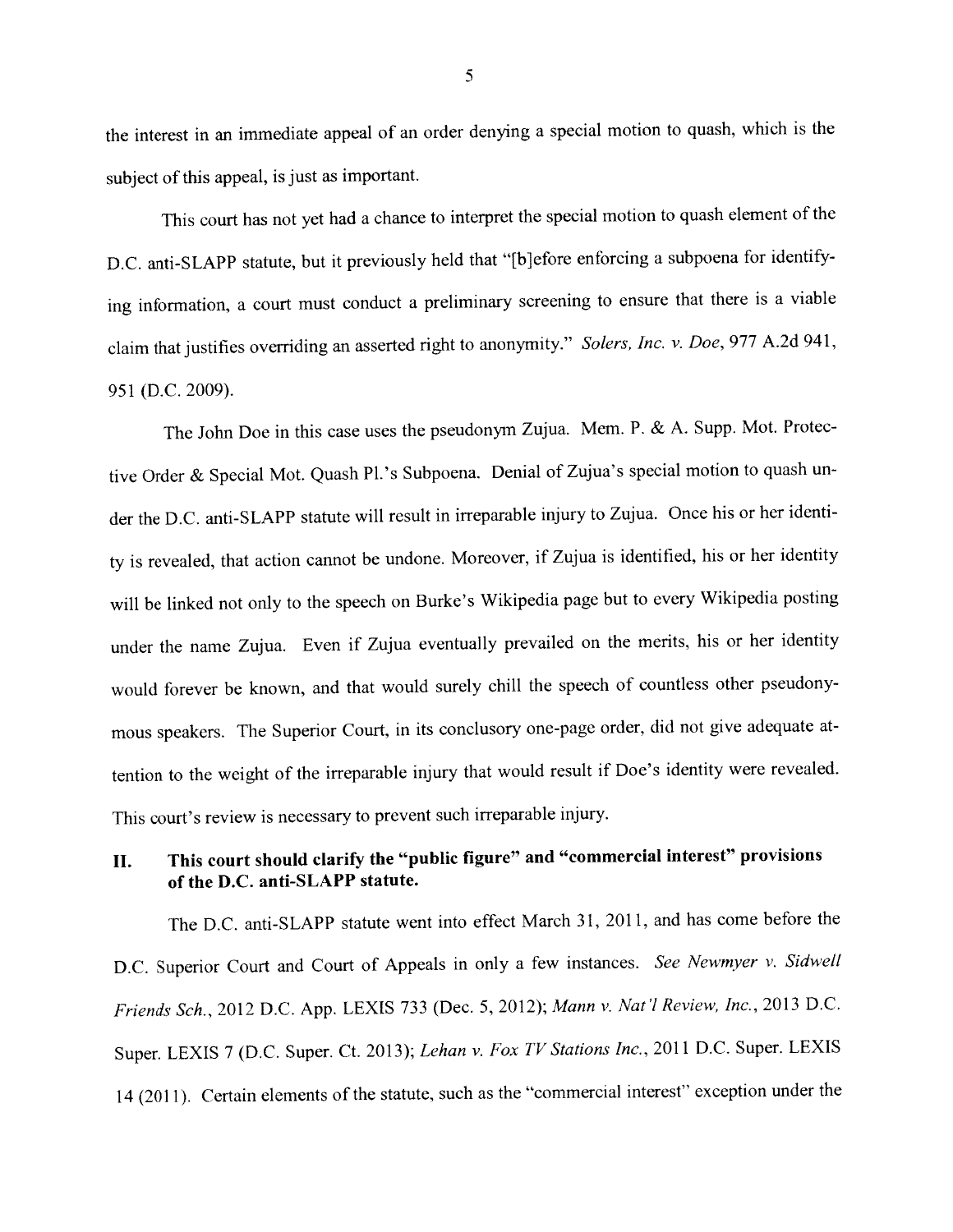"issue of public interest" definition,  $\S$  16-5501 (3), have yet to be interpreted by D.C. courts. The Superior Court's dismissal of Doe's special motion to quas<sup>h</sup> apparently rests on misinterpre tations of several important elements of the statute that this court should correct.

This brief addresses three elements of the Superior Court's order that merit reversal. First, under the "issues of public interest" definition in the statute, who qualifies as <sup>a</sup> "public fig ure" must be construed in the context of the controversy as <sup>a</sup> whole, not narrow gradations of the controversy. Second, also under the "public interest" definition of the statute, the "commercial interest" exception does not preclude protection to speakers simply because they were paid or because their publishing entity earns <sup>a</sup> profit. Finally, under the "likelihood of success" require ment, the context surrounding the allegedly defamatory statements, including hyperlinks to out side material, must be considered by the court.

## A. Individuals who thrust themselves into public controversies, and therefore have the ability to influence the discussion and correct allegedly defamatory statements, are public figures under the D.C. anti-SLAPP law.

To be protected by the D.C. Anti-SLAPP statute, <sup>a</sup> speaker must be acting "in furtherance of the right of advocacy on issues of public interest," which includes speec<sup>h</sup> related to <sup>a</sup> "public figure." D.C. Code §§ 16-5501 (3), -5502 (b), -5503 (a). It is clear that Burke is a public figure for purposes of the D.C. anti-SLAPP law.

En determining whether an individual is <sup>a</sup> "public figure" under the D.C. anti-SLAPP statute, the U.S. District Court for the District of Columbia has employed the traditional definition used in libel law. Boley v. Atlantic Monthly Grp., No. 13-89, 2013 U.S. Dist. LEXIS 88494, <sup>11</sup> (D.D.C. June 25, 2013) ("Although the Anti-SLAPP Act does not define 'public figure,' this is a term of art in the context of constitutional defamation law, and . . . Boley qualifies as a 'limited purpose public figure' under that body of law,"). In libel cases, <sup>a</sup> person can he deemed <sup>a</sup>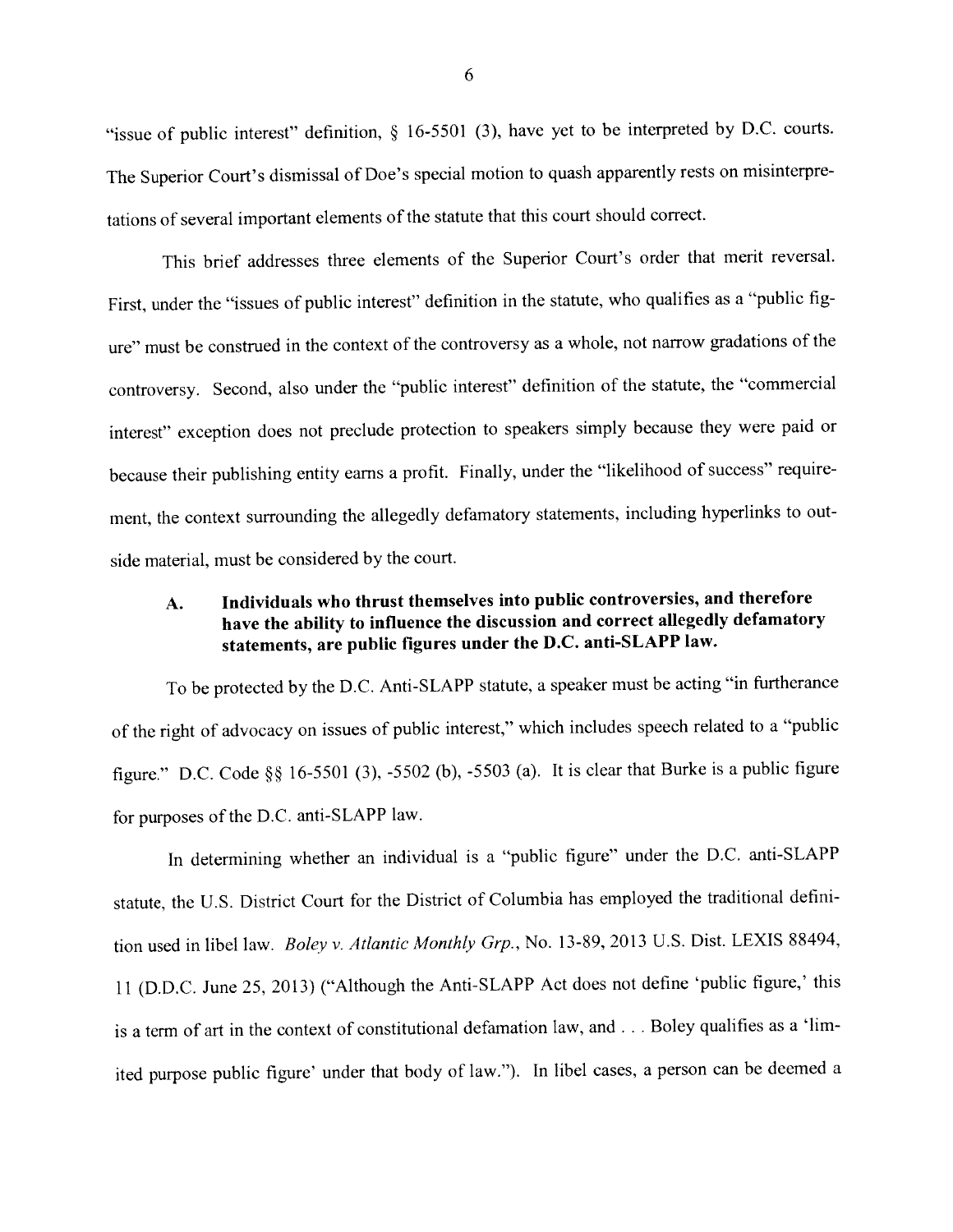public figure for a general or limited purpose. Gertz v. Robert Welch, 418 U.S. 323 (1974). A limited-purpose public figure is one who "injects himself or is drawn into <sup>a</sup> particular public con troversy and thereby becomes a public figure for a limited range of issues." Id. at 351. This person "is attempting to have, or realistically can be expected to have, <sup>a</sup> major impact on the resolu tion of <sup>a</sup> specific public dispute that has foreseeable and substantial ramifications for persons be yond its immediate participants." Waldbaum v. Fairchild Publ'ns, 201 U.S. App. D.C. 301, 627 F.2d 1287 (1980).

The Superior Court incorrectly held that Burke is not <sup>a</sup> limited-purpose public figure for the purpose of this case. Appellant's brief chronicles the multitude of ways Burke injected her self into the debate regarding the Blackwater corporation's activities in Iraq. See Appellant's Supplemental Br. Merits 8-16, 24-28. Courts consistently reaffirm that the First Amendment must be <sup>g</sup>iven "breathing space," Gertz, supra, <sup>418</sup> U.S. at 344; Waldbaum, supra, <sup>627</sup> F.2d at 1291, ye<sup>t</sup> Burke's interpretation of <sup>a</sup> limited public figure is narrow to the point of suffocating it. Burke contends that because she was not involved in the criminal action against certain Blackwa ter personnel, but only in the civil action against Blackwater, she cannot be <sup>a</sup> limited-purpose public figure with respec<sup>t</sup> to the criminal prosecution. Pl.'s Mem. Opp'n Def.'s Mot. Quash Pl.'s Subpoena 6-7. That crampe<sup>d</sup> reasoning fails to take into account the fact that the controversy surrounding Blackwater's actions in Iraq is not artificially separated into "civil litigation" and "criminal litigation" components. and it also ignores the fact that defendant Doe's edits were in corporated into the very paragrap<sup>h</sup> on Burke's \Vikipedia page discussing her civil case against Blackwater. See Mem. P. & A. Supp. Mot. Protective Order & Special Mot. Quash Pl.'s Subpoena.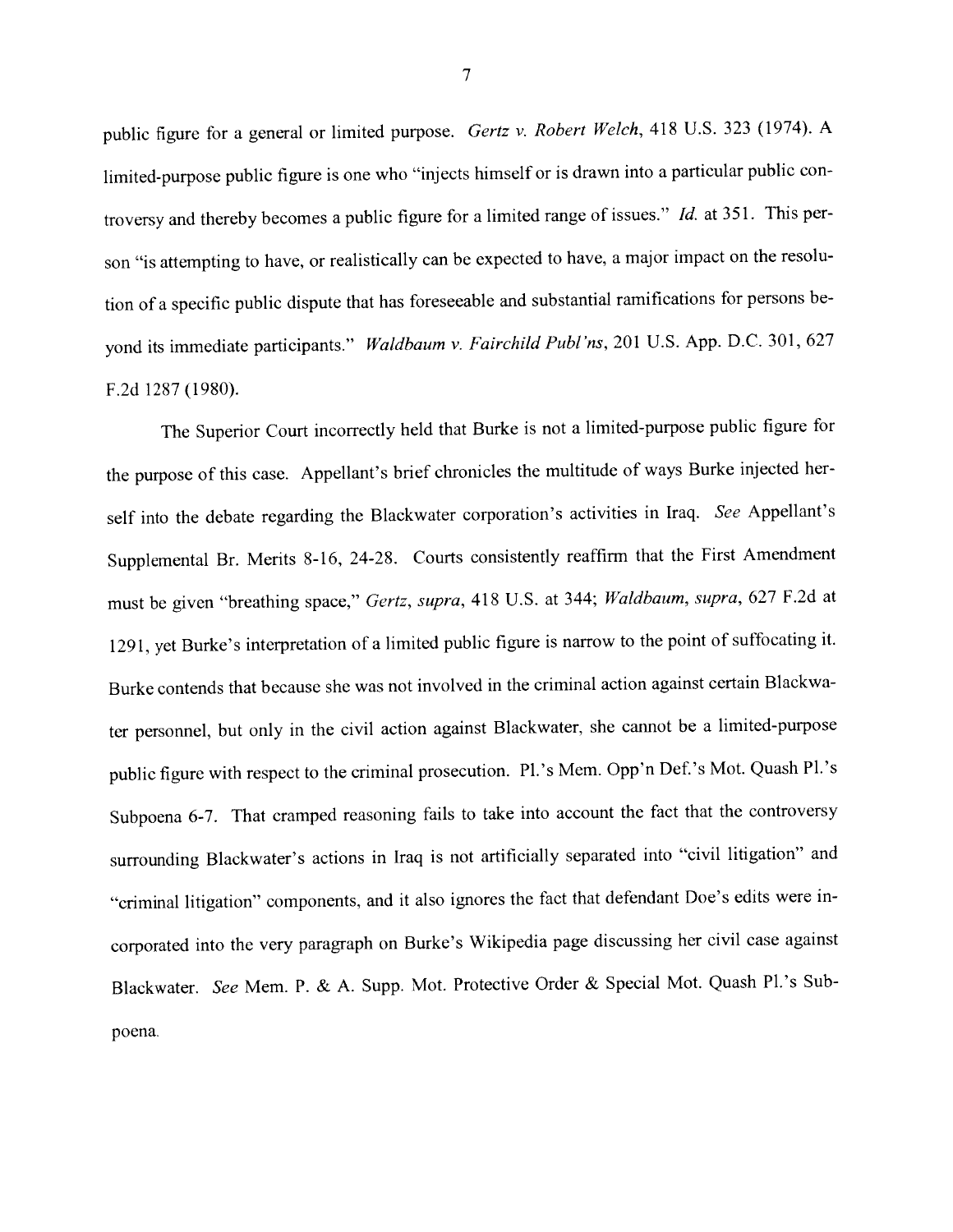In Boley v. Atlantic Monthly Group, Liberian rebel leader George Boley claimed Atlantic Monthly defamed him by calling him a "warlord," which he denied being. 2013 U.S. Dist. LEX-IS 88494 at  $*26$  (D.D.C. June 25, 2013). The court found him to be a limited-purpose public figure because he was chairman of the Liberian Peace Council and sought an "amicable end to the civil war." Id. at \*26. The court did not restrict its analysis to whether Boley was a limitedpurpose public figure as <sup>a</sup> warlord but rather whether Boley thrust himself into the Liberian con flict generally. Id. at  $*26-27$  (identifying the Liberian Civil War as a "public controversy" and then finding that "Boley <sup>p</sup>layed <sup>a</sup> sufficiently central role in the controversy" by trying to influ ence the outcome through his efforts on the Liberia Peace Council).

Likewise, this court should look at whether Burke injected herself into the controversy surrounding Blackwater's actions in iraq in determining whether she is <sup>a</sup> limited-purpose public figure. Burke represented private individuals in a lawsuit against Blackwater stemming from a shooting in Nisour Square in Iraq that left <sup>17</sup> dead, which is the same incident that gave rise to <sup>a</sup> criminal case against certain Blackwater personnel. See Charlie Savage. Judge Drops Charges from Blackwater Deaths in Iraq, N.Y. Times, Dec. 31, 2009, http://nyti.ms/GYvfX6. Burke is certainly <sup>a</sup> limited-purpose public figure in relation to the controversy surrounding Blackwater's actions in Iraq, and her attempts to draw <sup>a</sup> line between one sentence in her Wikipedia page and the next leaves no "breathing space" for the First Amendment.

Additionally, public figures are distinguished from private individuals, in part. because their ease of access to media <sup>g</sup>ives them "a more realistic opportunity to contradict the lie or cor rect the error and thereby to minimize its adverse impact on reputation." Gertz, supra, 418 U.S. at 344. Even more so than the media that existed at the time of Gertz, Wikipedia is the epitome of an accessible medium through which an allegedly defamed individual can "contradict the lie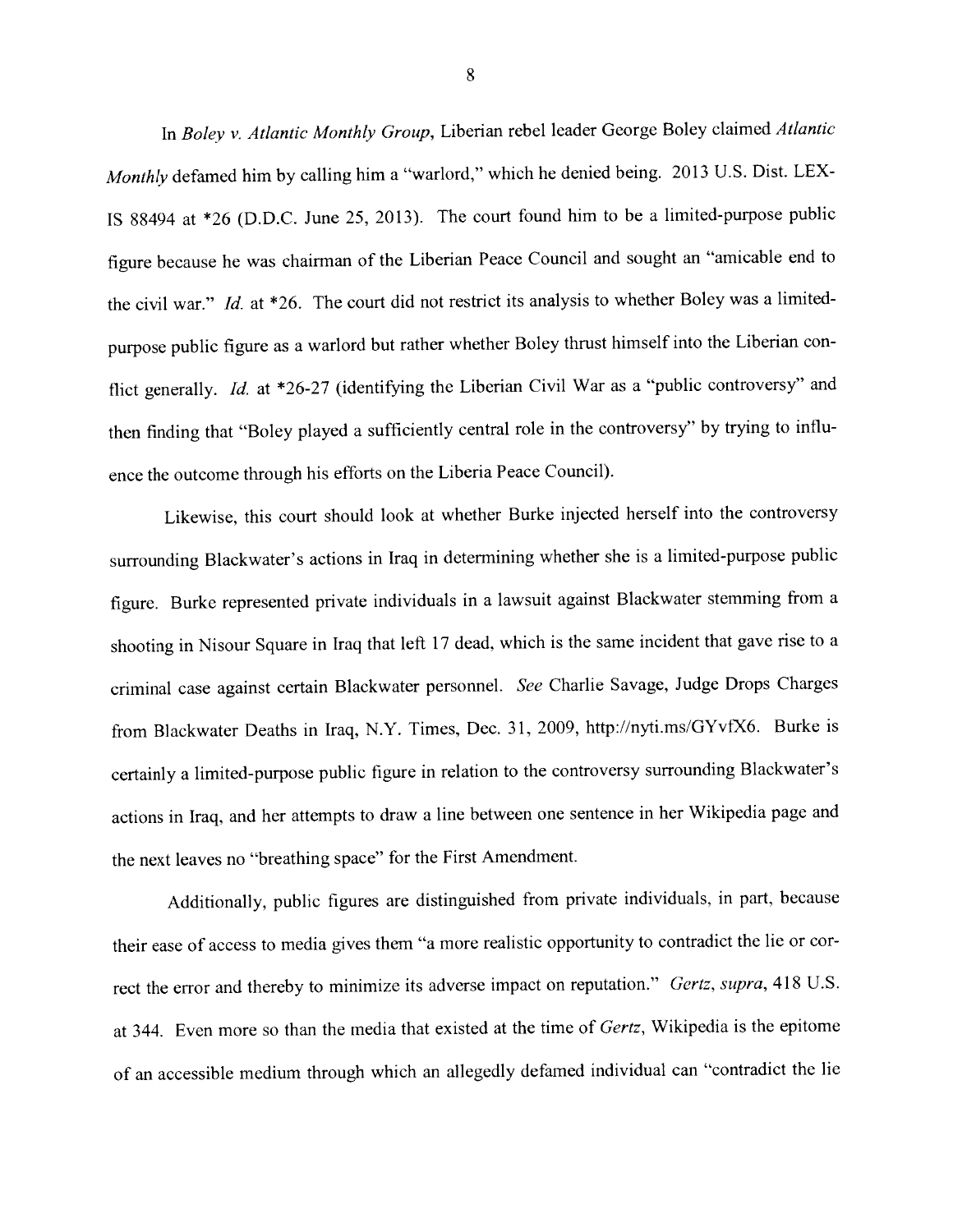or correct the error." According to Wikipedia's official policies, subjects of pages can correct "very obvious errors" themselves but otherwise should pos<sup>t</sup> their concerns on the article talk page so that disinterested editors can make the corrections. Wikipedia: Biographies of Living Persons, http://en.wikipedia.org/wiki/Wikipedia:Biographies\_of\_living\_persons#Maintenance\_ of BLPs (last modified Oct. 7. 2013). Furthermore, subjects can contact <sup>a</sup> "volunteer response team" to correct serious errors on their pages. Id.

The ability to correct information does not make anyone mentioned on Wikipedia <sup>a</sup> publie figure; instead, it shows that the justifications for holding public figures to higher standards in libel claims — because they influence important discussions and have access to the forum to cor rect mistakes — are at their zenith in <sup>a</sup> forum like Wikipedia. Similarly, this straightforward abil ity to correct false statements supports the notion that libel cases brought by individuals men tioned in Wikipedia entries can be subject to dismissal under an anti-S LAPP statute without con travening the public interest in allowing libel suits in the first <sup>p</sup>lace. When there is <sup>a</sup> remedy eas ily available to the complaining party. the need for defense of reputation through <sup>a</sup> libel suit is dramatically diminished.

Burke had at her disposal the means to correct any potentially defamatory speec<sup>h</sup> without having to resort to litigation. Burke attempted to delete the incorrect content from her Wikipedia page herself, but an editor, identified as CapBasies359, reverted to the previous version because the editor thought Burke was simply trying to remove unfavorable content from her page. See User talk: Susanburkelawyer, Wikipedia, http://en.wikipedia.org/wiki/User talk:Susanburke lawyer (last modified Sept. 25, 2013). Once Burke informed CapBasics359 that the information was false, CapBasic359 agree<sup>d</sup> to make corrections. User talk:CapBasics359, Wikipedia, http://en.wikipedia.org/wiki/User\_talk:CapBasics359 (last modified Nov. 21, 2012). This sys-

9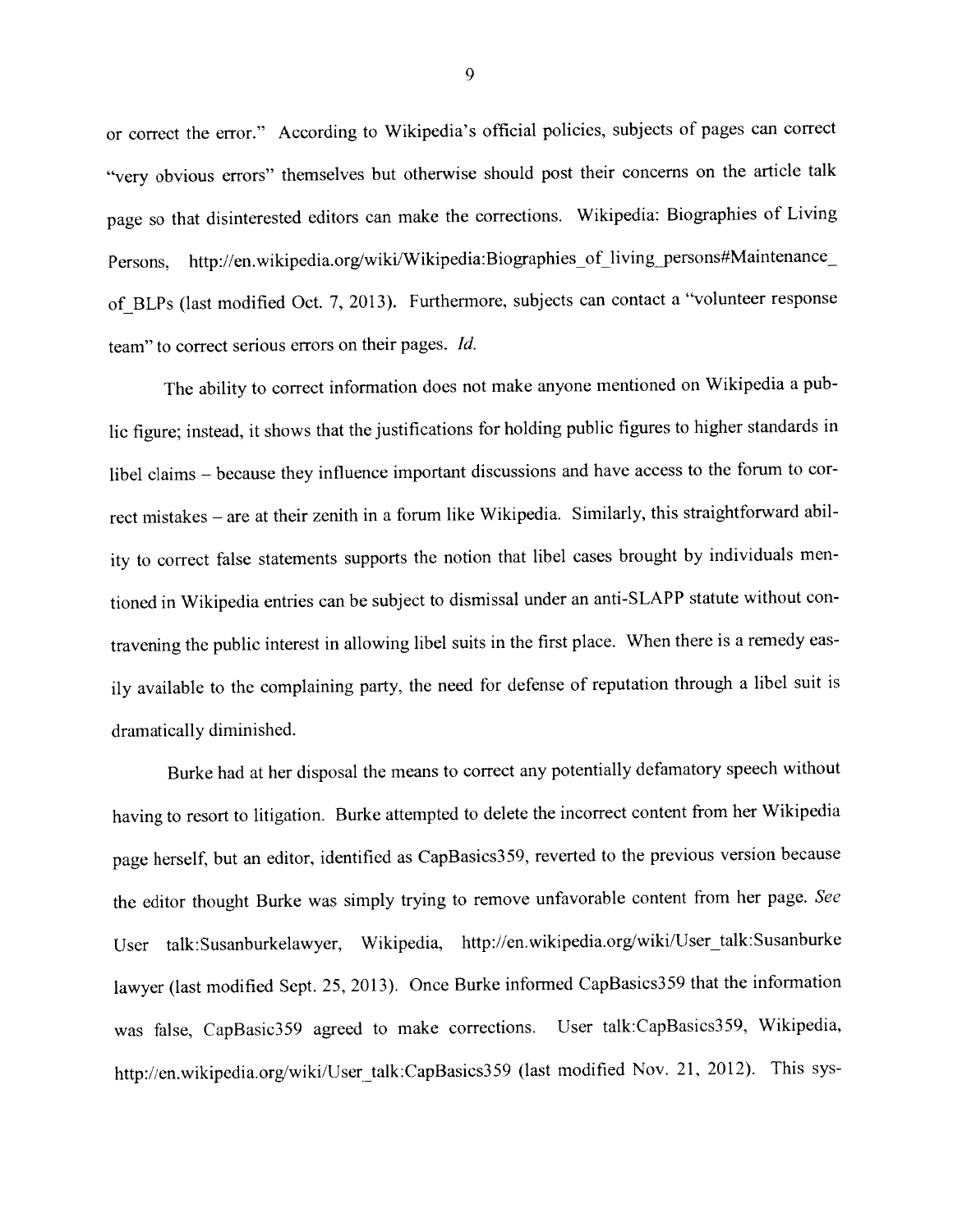tern of peer editing enables allegedly defamed individuals to remedy falsehoods in <sup>a</sup> far more effective manner than traditional newspapers and broadcasts ever could, Had Burke followed the Wikipedia policies on not editing one's own page and instead requested <sup>a</sup> correction from <sup>a</sup> dis interested editor, she likely could have had the matter resolved even faster.

## B. The "commercial interest" exception in the D.C. anti-SLAPP statute does not deny protection to speec<sup>h</sup> on the basis that the speaker was paid or that the publication earned <sup>a</sup> profit.

Individuals may seek protection under the D.C. anti-SLAPP statute when they are acting "in furtherance of the right of advocacy on issues of public interest." D.C. Code  $\S$  16-5502 (b). However, "[t}he term 'issue of public interest' shall not be construed to include private interests, such as statements directed primarily toward protecting the speaker's commercial interests rather than toward commenting on or sharing information about a matter of public significance." Id. § 16-5501 (3).

The scope of the "commercial interest" exemption to the D.C. anti-SLAPP statute is an issue of first impression in this court. The statute's legislative history does not directly address the reasoning behind the "commercial interest" language. See Committee Report. It does note, however, that the statute "closely mirrored the federal legislation introduced the previous year," and the definition of "an issue of public interest" in the D.C. statute closely resembles the definition in the proposed federal bill. Compare D.C. Code § 16-5501 (3) (exempting "statements directed primarily toward protecting the speaker's commercial interests"), $^1$  with Citizen Participa-

 $<sup>1</sup>$  The D.C. anti-SLAPP statute provides:</sup>

<sup>&</sup>quot;Issue of public interest" means an issue related to health or safety: environmen tal, economic, or community well-being; the District government; <sup>a</sup> public figure: or <sup>a</sup> good, product, or service in the market <sup>p</sup>lace. The term "issue of public inter est" shall not he construed to include private interests, such as statements directed primarily toward protecting the speaker's commercial interests rather than toward commenting on or sharing information about <sup>a</sup> matter of public significance,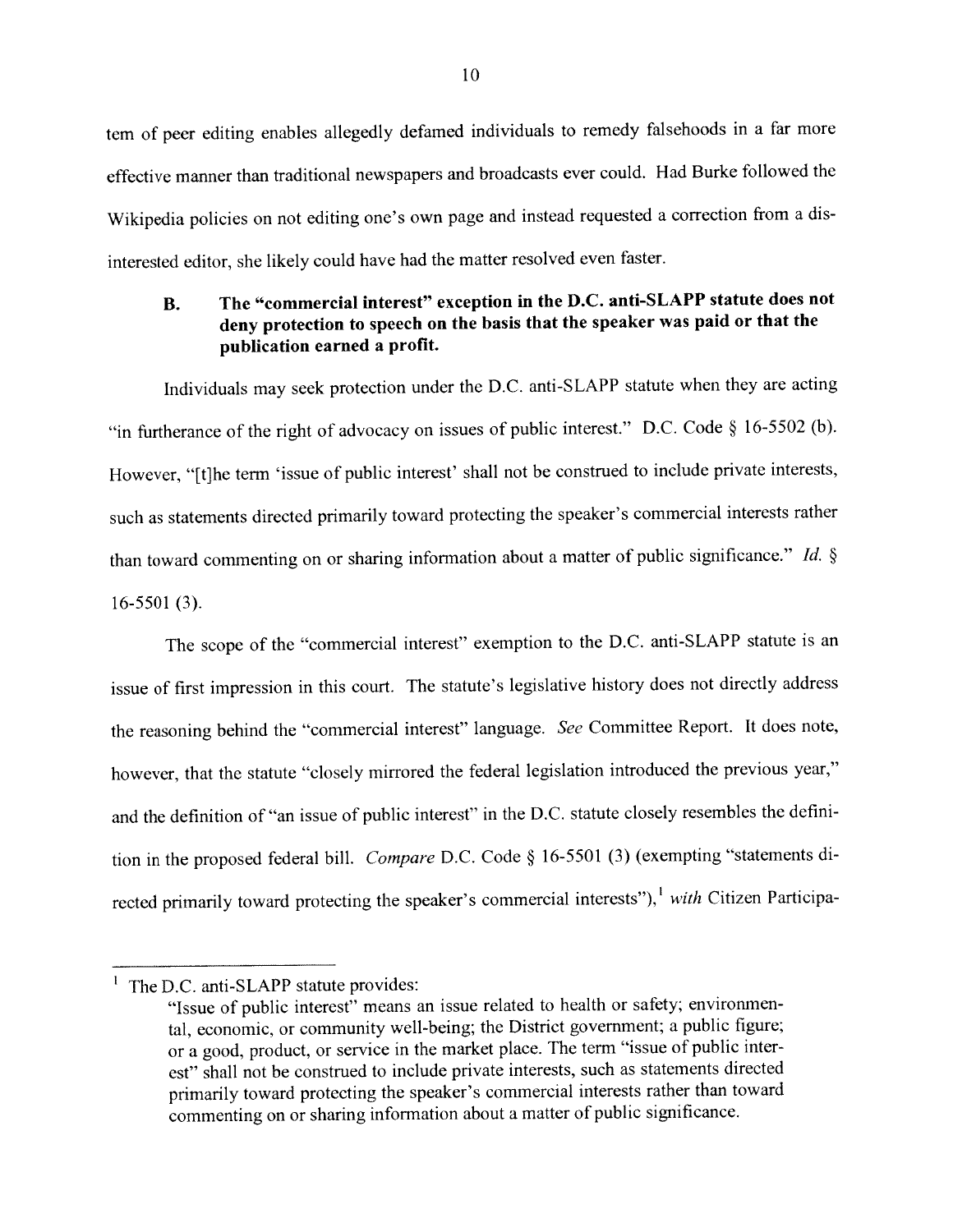tion Act of 2009, H.R. 4364, 111th Cong.  $\S$  11(5) (2009) (exempting "statements directed primarily toward protecting the speaker's business interests").<sup>2</sup> However, as the federal bill was never passed by the committee, there is no legislative history to explain the "business interest" language in the federal bill.

It may be instructive to borrow from First Amendment jurisprudence governing commer cial speech, which has long held that the profit motive of <sup>a</sup> speaker is not determinative of whether the speech can be classified as commercial. Virginia State Bd. of Pharmacy v. Virginia Citizens Consumer Council, 425 U.S. 748, 761 (1976) ("[S]peech does not lose its First Amendment protection because money is spen<sup>t</sup> to project it" or because "it is carried in <sup>a</sup> form that is 'sold' for profit."); Pittsburgh Press Co. v. Pittsburgh Com. on Human Relations, 413 U.S. 376, 385 (1973) ("If a newspaper's profit motive were determinative, all aspects of its operations . . . would be subject to regulation if it could be established that they were conducted with <sup>a</sup> view toward increased sales. Such <sup>a</sup> basis for regulation clearly would be incompatible with the First Amendment.").

It may also be instructive to look to decisions from other jurisdictions for guidance, as the U.S. District Court for the District of Columbia has done when interpreting the D.C. anti-SLAPP statute. See Abbas v. Foreign Policy Grp., LLC, No. 12-1565, 2013 U.S. Dist. LEXIS 139177, at \*9 (D.D.C. Sept. 27. 2013) ("(the Act) follows the model set forth in <sup>a</sup> number of other juris

D.C. Code § 16-5501 (3).

<sup>2</sup> The proposed federal anti-SLAPP legislation provides:

The term 'issue of public interest' includes an issue related to health or safety; en vironmental, economic or community well-being; the government; <sup>a</sup> public fig ure; or <sup>a</sup> good, product or service in the market <sup>p</sup>lace. 'Issue of public interest' shall not be construed to include private interests, such as statements directed primarily toward protecting the speaker's business interests rather than toward commenting on or sharing information about <sup>a</sup> matter of public significance.

H.R. 4364, 111th Cong. § 11(5) (2009).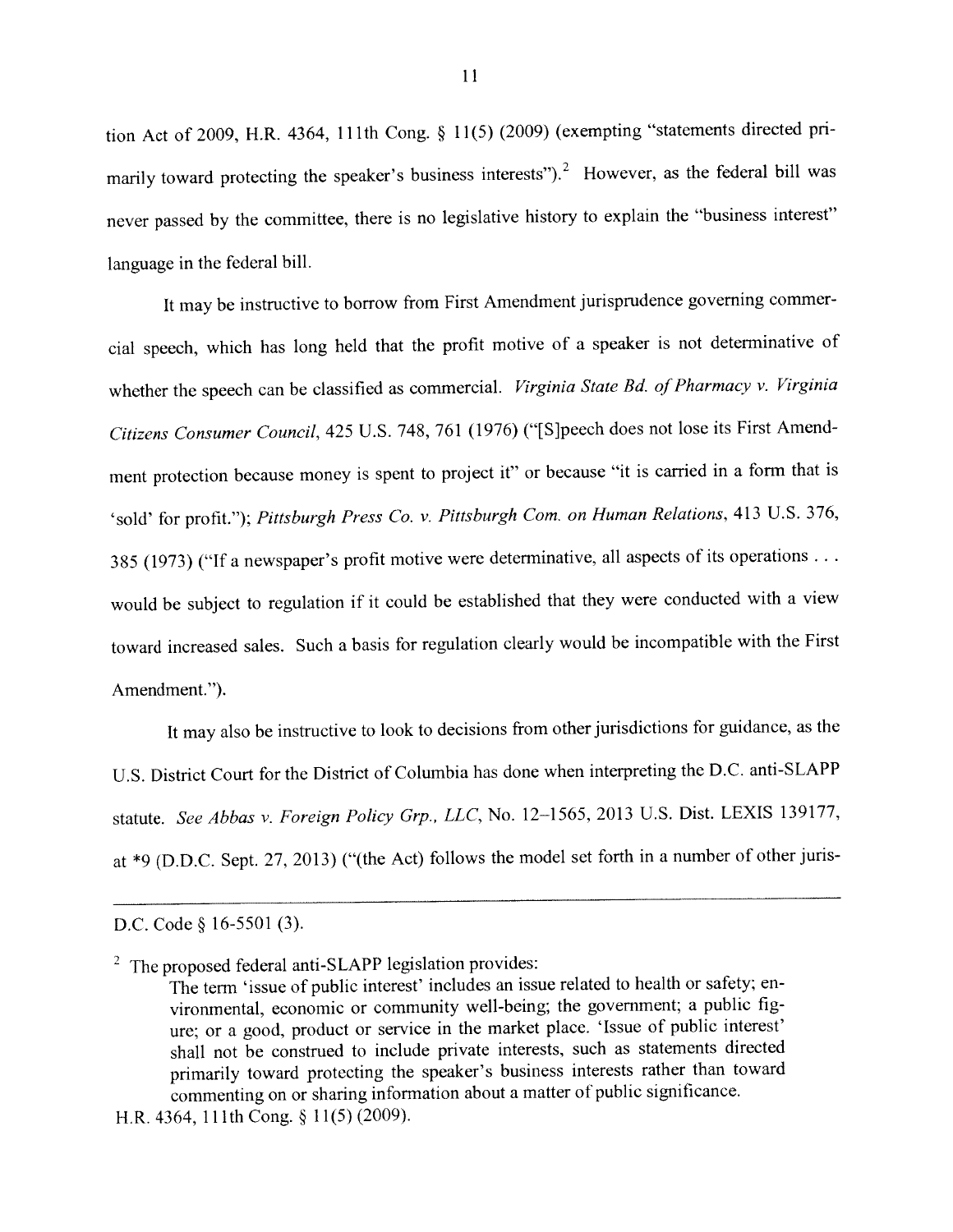dictions") (quoting Rep. of the D.C. Comm. on Public Safety & Judiciary on B. 18-893 (Nov. 19, 2010)); Boley, supra, No. 13-89 at \*9. The court noted that California is a "particularly" useful resource for interpretive guidance because of the state's "well-developed body of case law" and because the California statute is "similar" to the D.C. anti-SLAPP statute. Boley, supra, No. 13– 89, at \*3; Abbas, supra, No. 12-1565, at \*3. The California anti-SLAPP statute does not define an "issue of public interest" in the same way as the D.C. statute (that is, as excluding speech "directed primarily toward protecting the speaker's commercial interests"), However, the Califor nia statute excludes speec<sup>h</sup> by "a person primarily engage<sup>d</sup> in the business of selling or leasing goods or services" under certain conditions. <sup>3</sup>

California courts have "narrowly construed" the commercial speec<sup>h</sup> exemption to the California anti-SLAPP. See Simpson Strong-Tie Co., Inc. v. Gore, <sup>230</sup> P.3d 1117, <sup>1123</sup> (Cal. 2010); Taheri Law Grp. v. Evans, 72 Cal. Rptr. 3d 847, 854-55 (Cal. Ct. App. 2008); Kronemyer v. IMDB, <sup>59</sup> Cal. Rptr. 3d 48, <sup>54</sup> (Cal. Ct. App. 2007). California's anti-SLAPP statute protects speec<sup>h</sup> that is geare<sup>d</sup> toward informing the public but not speec<sup>h</sup> that is directed at sales. Kronemyer, supra, <sup>59</sup> Cal. Rptr. 3d at 54. In Kronemver, <sup>a</sup> movie producer sued the Internet Movie Database (IMDb) for not including his name among various movie credits on its website. Id. at 50. The court held that IMDb was entitled to protection under California's anti-SLAPP act, as the financial gain in running <sup>a</sup> website is not sufficient to categorize the speec<sup>h</sup> as com

 $3$  The California statute provides:

Section 425.16 does not apply to any cause of action brought against <sup>a</sup> person primarily engaged in the business of selling or leasing goods or services, . . . if both of the following conditions exist:

<sup>(1)</sup> The statement or conduct consists of representations of fact about that person's or a business competitor's business operations, goods, or services . . . .

<sup>(2)</sup> The intended audience is an actual or potential buyer or customer . . . or the statement or conduct arose out of or within the context of <sup>a</sup> regulatory approval process, proceeding, or investigation  $\dots$ 

Cal. Civ. Proc. Code § 425.17 (West 2013).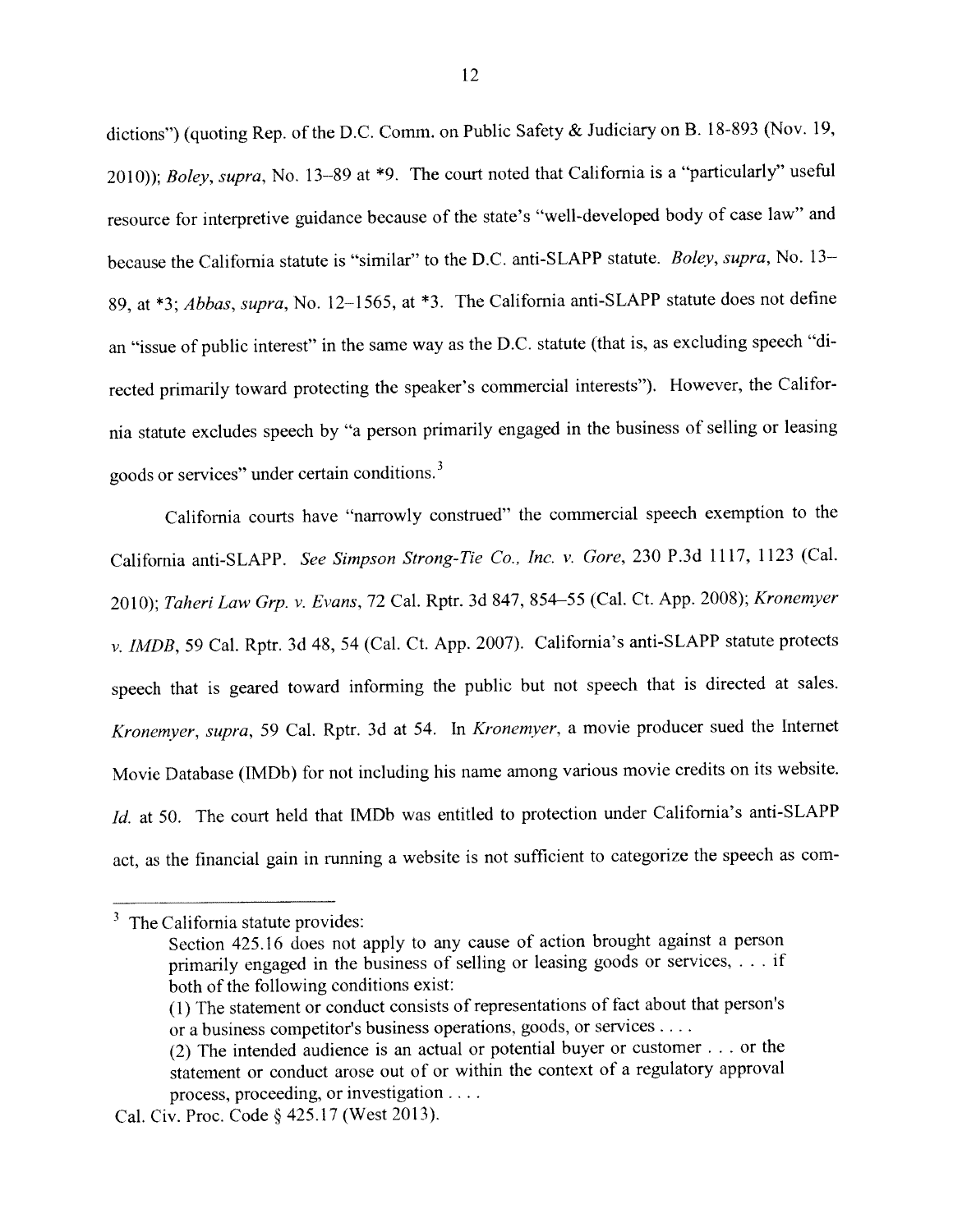mercial. Id. at 54. "If appellant's position that the prospec<sup>t</sup> of some financial benefit from <sup>a</sup> publication <sup>p</sup>laces all material in the area of commercial speech, it would include virtually all books. magazines, newspapers, and broadcasts. There is no authority for so sweeping <sup>a</sup> defini tion." Id,

Even some speec<sup>h</sup> with <sup>a</sup> commercial element may be covered by the California anti SLAPP statute. See Taheri, supra, 72 Cal. Rptr. 3d at 854-55. The court in Taheri found that a lawyer's advice to <sup>a</sup> potential client was not commercial speec<sup>h</sup> even though he was soliciting business from the potential client at the same time. Id. Although the lawyer's speec<sup>h</sup> had <sup>a</sup> commercial element, the court held that the "essence" of the speec<sup>h</sup> was advisory and therefore was "fundamentally different from the 'commercial disputes' intended to be exempted." Id.

Similarly, the Texas anti-SLAPP statute does not protect statements by sellers of goods or services and aimed at buyers.<sup>4</sup> The fact that publishers are for-profit enterprises that engage in the sale of newspapers, books, or magazines does not preclude the content of such publications from protection under the Texas anti-SLAPP statute. "To read news content to constitute state ments 'arising out of the sale or lease' of newspapers would swallow the protections the statute intended to afford . . . ." Newspaper Holdings, Inc., v. Crazy Hotel Assisted Living, Ltd., 2013 Tex. App. LEXIS 5407, 34-35, <sup>41</sup> Media L. Rep. <sup>1852</sup> (Tex. App. May 2, 2013).

The Superior Court therefore erred in finding that Doe's statements are not protected under the D.C. anti-SLAPP statute because Doe failed to provide prima facie evidence that his or her comments were not commercially motivated, It is clear on the face of those statements that

<sup>&</sup>lt;sup>4</sup> The Texas statute provides: "This chapter does not apply to a legal action brought against a person primarily engaged in the business of selling or leasing goods or services, if the statement or conduct arises out of the sale or lease of goods, services, or an insurance product or <sup>a</sup> com mercial transaction in which the intended audience is an actual or potential buyer or customer." Tex. Civ. Prac. & Rem. Code Ann. § 27.010(b).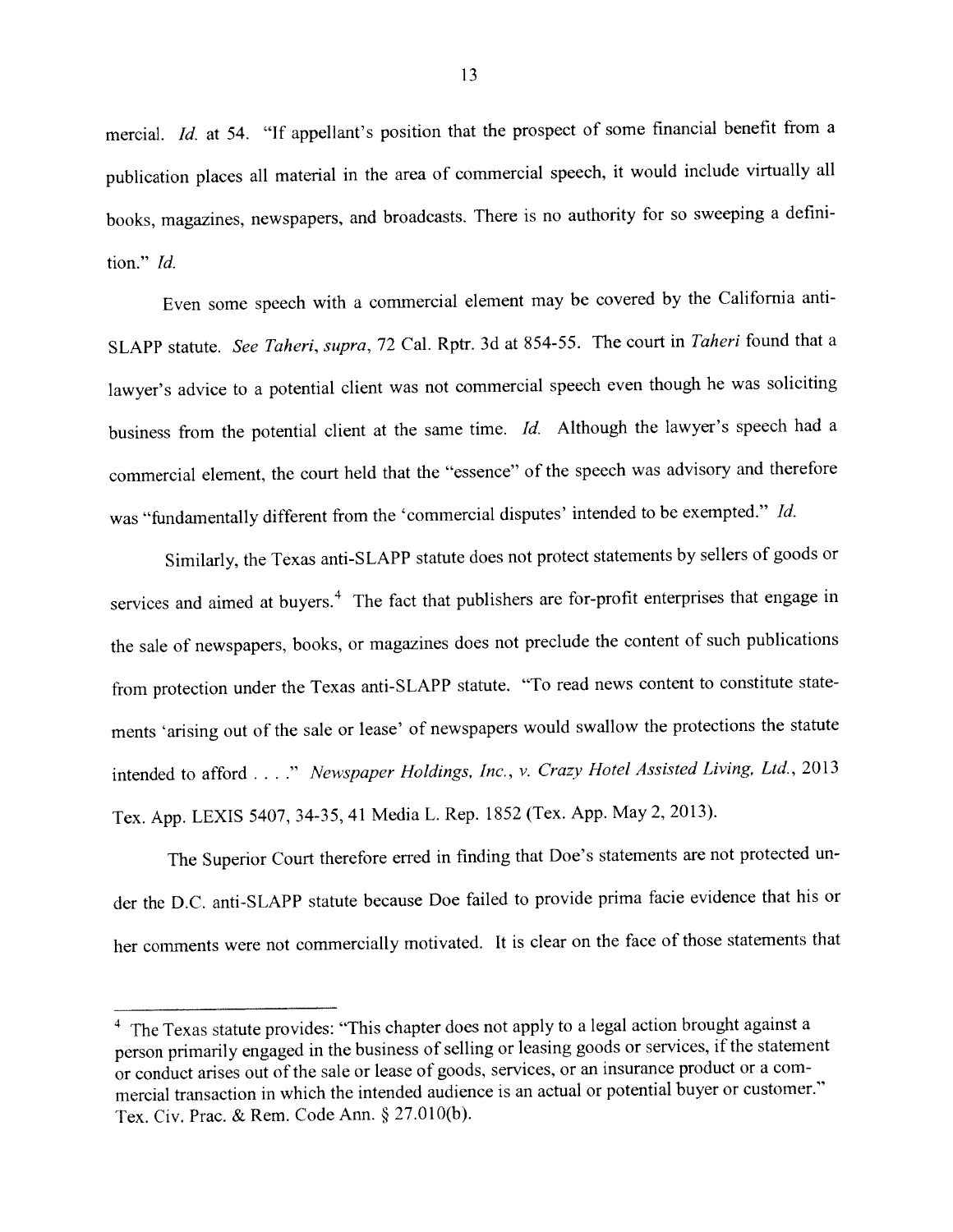they do not fall within the "commercial interest" exemption to the D.C. anti-SLAPP statute, The argumen<sup>t</sup> made by Burke entirely misses the mark. She suggests that, because "[mjany Wikipe dia commentators are paid for their services." Doe's speec<sup>h</sup> may have been commercially moti vated. See Pl.'s Mem. Opp'n Def.'s Mot. Quash Pl.'s Subpoena 8-9. But as the Supreme Court has long held, commercial speech is not defined solely by the profit motive of the speaker, Pittsburgh Press Co., supra, 413 U.S. at 385, so the possibility that Doe was paid as a Wikipedia editor is irrelevant to the determination of whether Doe's speech was aimed at protecting <sup>a</sup> com mercial interest. Likewise, as the courts in California and Texas noted, Kronemver, supra. <sup>59</sup> Cal. Rptr. 3d at 54; Newspaper Holdings, supra, 2013 Tex. App. LEXIS 5407 at \*34-35, interpreting commercial speec<sup>h</sup> exceptions in anti-SLAPP statutes as barring any person or entity that profits from the speec<sup>h</sup> from enjoying the protections of the law would completely erode the statute. No paid journalist could find shelter under an anti-SLAPP statute, nor could any book, magazine, or other publication for sale. Doe edited Burke's Wikipedia page regarding Burke's civil case against Blackwater, undeniably "an act in furtherance of the right of advocacy on is sues of public interest." Whether Doe was paid to write on the issue (which there is no reason to assume) and whether Wikipedia receives financial gain from operating the website (which it does not: the website is subsidized by the nonprofit Wikimedia Foundation, see http://en.wikipedia.org/wiki/Wikimedia Foundation#Finances) are inconsequential to the determination of whether Doe's speec<sup>h</sup> was on an issue of public interest. Therefore, Doe's speec<sup>h</sup> did not fail within the "commercial interest" exemption to the D.C. anti—SLAPP statute.

### C. The context of an article, including links to content on the Internet, must be considered in determining whether <sup>a</sup> claim is likely to succeed on the merits.

The U.S. District Court for the District of Columbia has often noted the importance of hyperlinks on web pages in clarifying potentially defamatory content for readers. See Abbas  $v$ .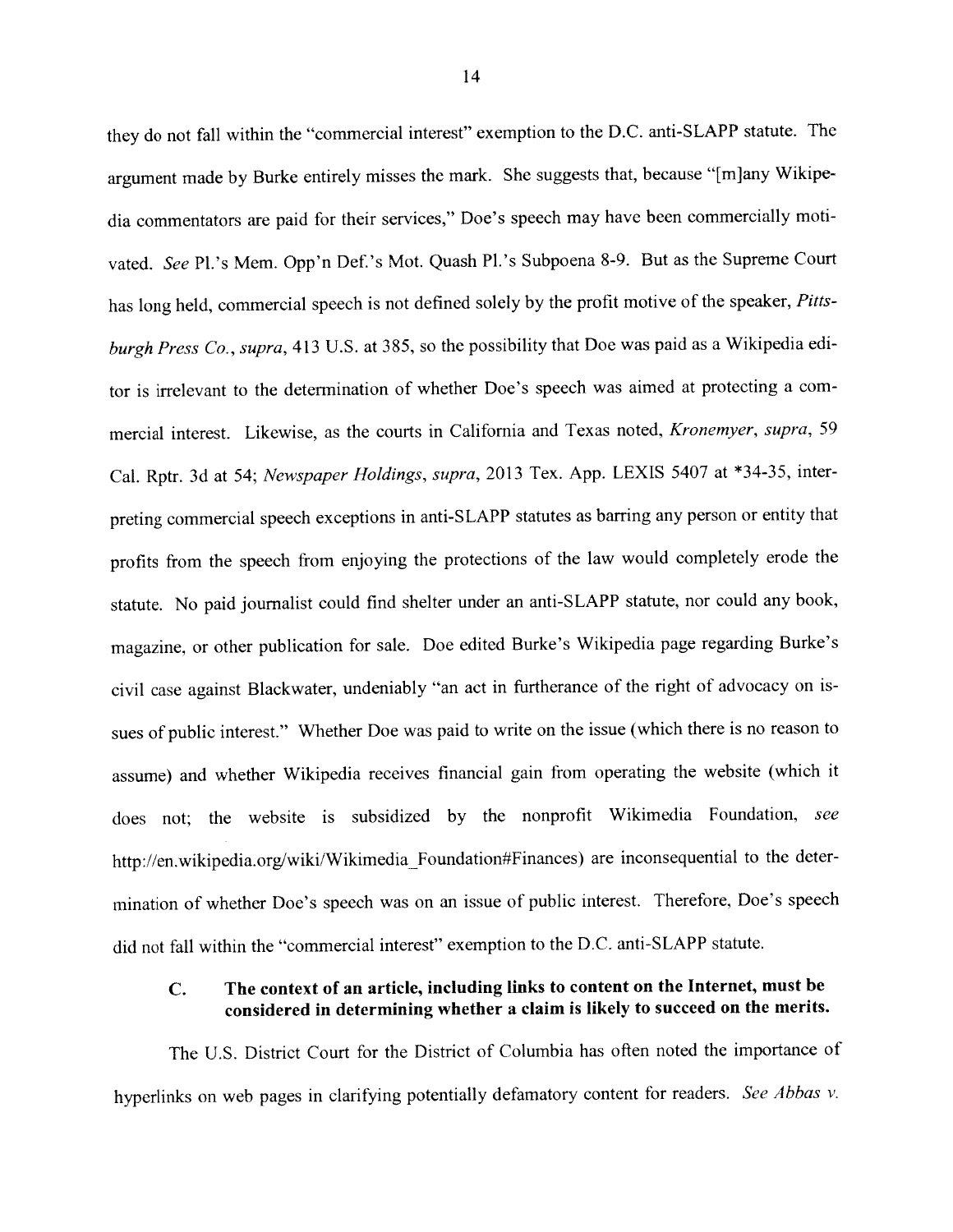Foreiçm Poflcv Grp.. LLC. No. 12—1565. <sup>2013</sup> US. Dist. LEXIS <sup>139177</sup> (D.D.C. Sept. 27. 2013); Boley v. Atlantic Monthly Grp., No. 13-89, 2013 U.S. Dist. LEXIS 88494 (D.D.C. June 25, 2013); Jankovic v. Int'l Crisis Grp., 429 F. Supp. 2d 165, 177 (D.D.C. 2006). When determining whether <sup>a</sup> statement is one of fact or one of opinion, <sup>a</sup> court must look at the language used, the context in which it was used, and the extent to which it can be verified. Abbas, supra, at \*29 (citing *Ollman v. Evans*, 750 F.2d 970, 987-88 (1984)). The court in *Abbas* noted that the hyperlinks accompanying the allegedly defamatory statements, which led to articles, websites, and interviews by the plaintiff, "served to put the reader on notice that the piece is one of opinion." Id. The court in Boley likewise indicated that a link to an article in which the writer ex<sup>p</sup>lained why he characterized Boley as <sup>a</sup> warlord was sufficient to "provid[e] the necessary con text for the allegedly defamatory remark." Boley, supra, at \*28. In Jankovic, an organization published a report stating, "Many of these individuals [named in the preceding sentence] . . . have at one time or another been on EU visa ban lists, while others have had their assets frozen. ..." 429 F. Supp. 2d at 177. The plaintiffs objected because, while they had their assets frozen, they thought the sentence implied they were also on a ban list. *Id.* The court noted that a hyperlink provided in <sup>a</sup> footnote after the text, which led to the ban list and frozen assets list, suffi ciently clarified the text. Id. at <sup>177</sup> n.8. "What little confusion the sentence could possibly cause is easily dispelled by any reader willing to perform minimal research." Id.

Doe's statements were not false in and of themselves but were simply placed on the wrong Wikipcdia page. The statements related to <sup>a</sup> criminal case against Blackwater personne<sup>l</sup> arising out of <sup>a</sup> shooting in Nisour Square, not Burke's civil case against Blackwater arising out of the same shooting in Nisour Square. See Susan L. Burke, Wikipedia, http://en.wikipedia.org/wiki/Susan\_L. Burke#Abtan\_v.\_Blackwater (last modified Sept. 25,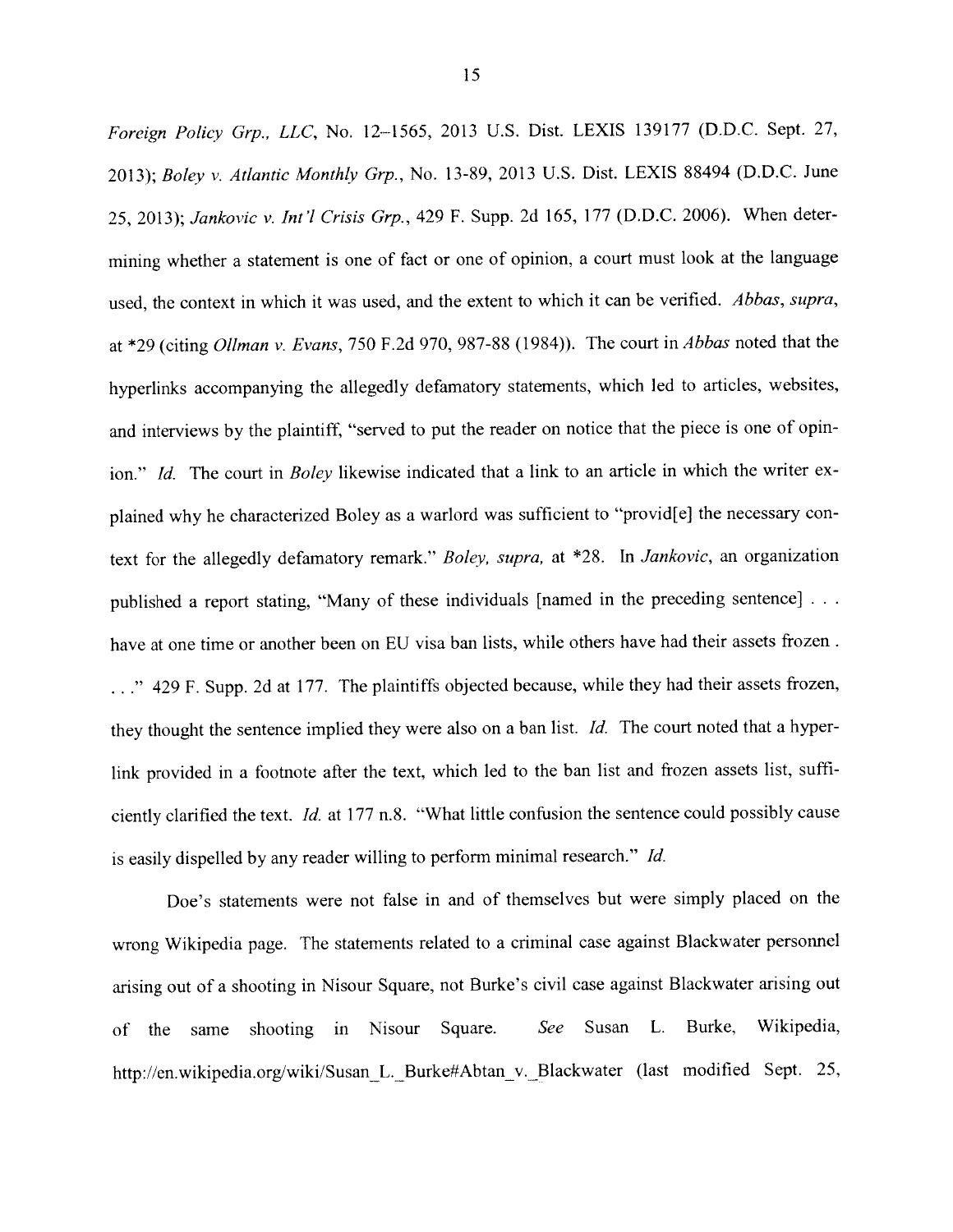2013): Savage, *supra*. Doe's edits introduced patent incongruities: for example, the paragraph on Burke's Wikipedia page discussing her lawsuit against Blackwater referred to her represen<sup>t</sup> ing the "plaintiffs" in a "lawsuit" alleging a "violat[ion] of the federal Alien Tort Statute" <sup>p</sup>lainly referring to <sup>a</sup> civil suit — but Doe's edits added that Judge Urbina "threw out the suit" be cause of "the government's reckless violation of the defendants' constitutional rights," and "criticize<sup>[d]</sup> [the] prosecutors" – plainly referring to a criminal case. See Mem. P. & A. Supp. Mot. Protective Order & Special Mot. Quash Pl.'s Subpoena 5-6. As edited, the paragraph stated both that Judge Urbina "threw out the suit in December 2009" and that "[t]he lawsuit was dismissed in 2010." Id. Plainly both could not be correct.

The internal discrepancies in the edited paragrap<sup>h</sup> were <sup>g</sup>laringly obvious, and any atten tive reader would have realized that something was seriously wrong. But immediate clarification was available via a hyperlink that accompanied the text, which led to a New York Times article that, as Burke noted, "does not mention Ms. Burke, actually names the prosecutor leading the [criminal] case described in the story, and notes that there is in fact another civil suit that touches on certain of the same facts underlying the criminal case that is separate and apar<sup>t</sup> from the crim inal prosecution." Pl.'s Mem. Opp'n Def.'s Mot. Quash Pl.'s Subpoena <sup>3</sup> (underscore in original) (citing Savage, supra). Like the statements in Abbas, Boley, and Jankovic, which courts held must he read in the context of the hvperlinked articles and websites, Abbas, supra, at \*29: Boley, supra, at \*28; Jankovic, supra, 429 F. Supp. 2d at 177, Doe's edits, if not obviously irrelevant on their face to a civil lawsuit brought by a private lawyer such as Burke, were clarified by the hyperlinked article. As the judge in *Jankovic* noted, "any reader willing to perform minimal research," 429 F. Supp. 2d at 177 n.8, would have understood that the government prosecutors who had been sanctioned in the criminal prosecution of Blackwater personne<sup>l</sup> did not include Burke.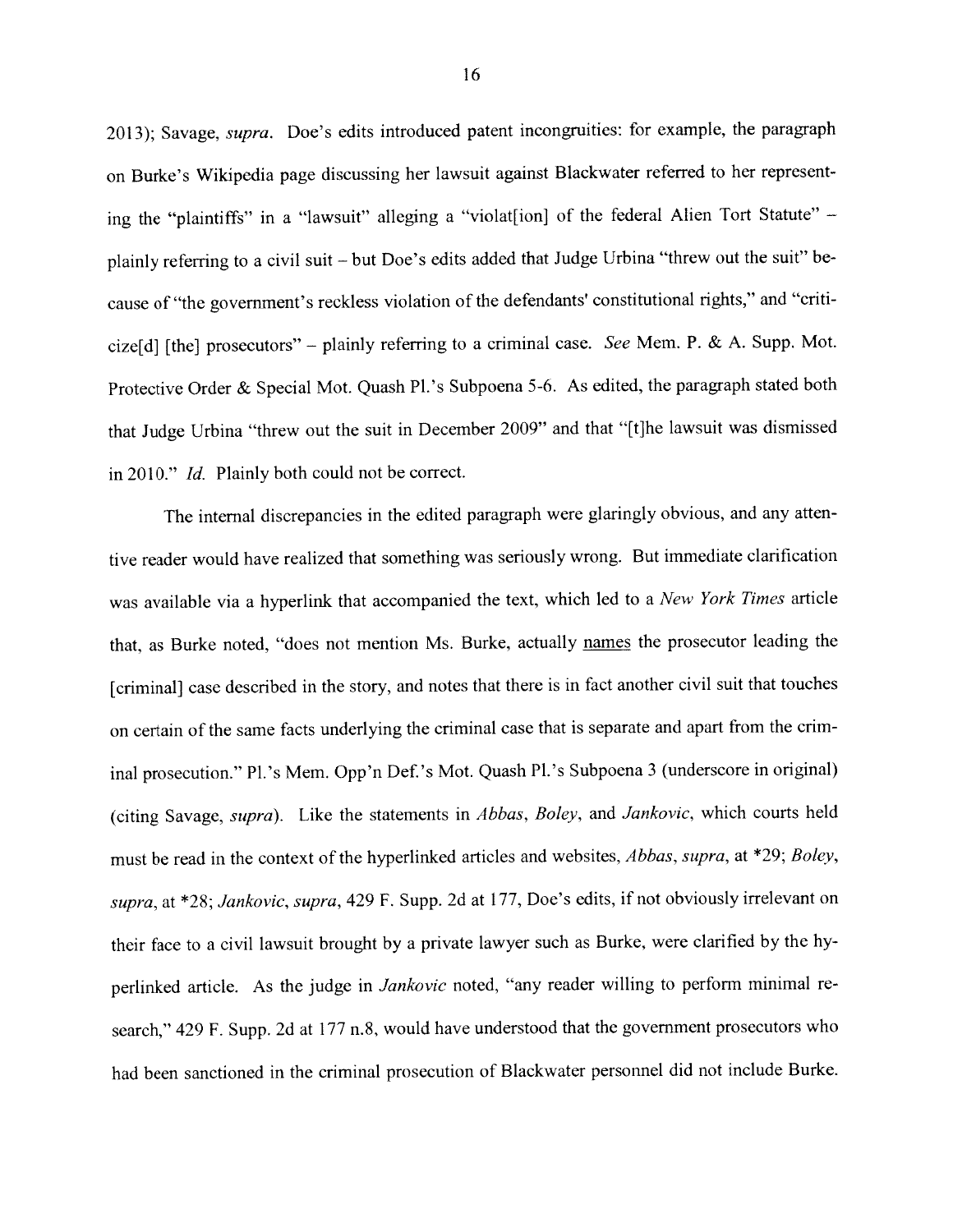Therefore, Burke is not likely to succeed on the merits because the statements on their face and read in conjunction with the hyperlinked article clearly did not defame her.

#### **CONCLUSION**

For the reasons given above, as well as those given in the briefs of the appellant and other

amici curiae supporting appellant, the judgment of the Superior Court should be reversed.

Respectfully submitted,

R. P. Bun

Bruce D. Brown (D.C. Bar No. 457317) Gregg P. Leslie (D.C. Bar No. 426092) The Reporters Committee for Freedom of the Press 1101 Wilson Blvd., Suite 1100 Arlington, VA 22209 Telephone: (703) 807-2100 Counsel for Amicus Curiae